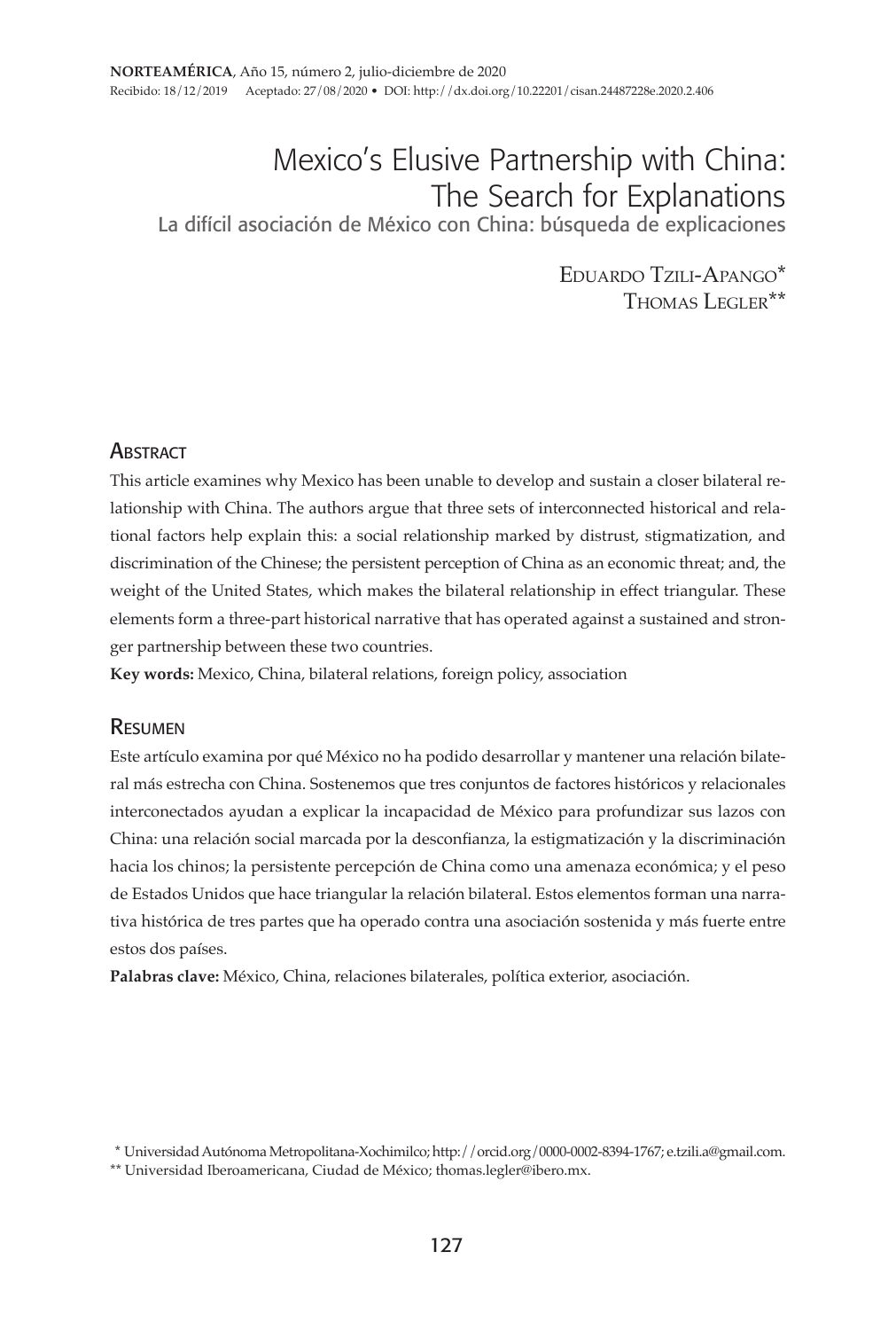## **INTRODUCTION**

Mexico and China appear to share a number of elements in favor of building a strong bilateral relationship. One is the longevity of that connection: the first contacts between the two date back to the sixteenth-century trans-Pacific voyages of the Manila galleons (Phelan, 2010; Schurz, 1939). During that time, the ancient Asian Silk Road encountered the Mexican Silver Road and established the foundation for current Mexico-China relations. In 1899, the Porfirio Díaz government established formal diplomatic relations with Qing Dynasty authorities through the Treaty of Friendship, Trade, and Navigation, an important turning point for the increasing complexity of bilateral relations between the two countries.

The two societies also have important similarities or affinities. For example, both have historically valued the family as the main pillar of society and possess ancestral cultures that include a very rich and complex gastronomy. Mexico and China have each experienced lengthy periods of colonialism and imperialism, as well as important social revolutionary episodes in the twentieth century.

Rhetorically, in recent decades each country has expressed its desire to deepen ties. In recognition of the growing importance that it placed on the bilateral relationship, in 2003, the Chinese government assigned Mexico the status of strategic partner, which it upgraded to comprehensive strategic partner in 2013. For its part, in the 2013-2018 National Development Plan, the former Peña Nieto government identified the priority of fostering a new paradigm of cooperation and dialogue with China (Gobierno de la República, 2013: 94). Xi Jinping and Enrique Peña Nieto met seven times during the course of the latter's term in office (Cornejo, 2019). Since the Zedillo presidency (1994-2000), the two countries have gradually constructed an impressive architecture for both high-level and daily promotion and management of the bilateral relationship.

Nonetheless, this rhetoric thus far has not been matched in reality by a stronger and sustained political and economic relationship. On the political side, Mexico's links with China have been characterized by ups and downs, that is, by periods of rapprochement and promise interspersed with others of distancing between the two countries. On the economic side, the limits of Mexico's ties stand in stark contrast to the dramatic deepening of trade and investment ties in recent years between China and other Latin American countries, such as Brazil, Chile, and Peru. Given Mexico's overwhelming economic reliance on the United States, it would seem to make sense that Mexico sought to diversify its external relations with China, particularly with respect to investment. However, Chinese investment in Mexico has remained relatively modest.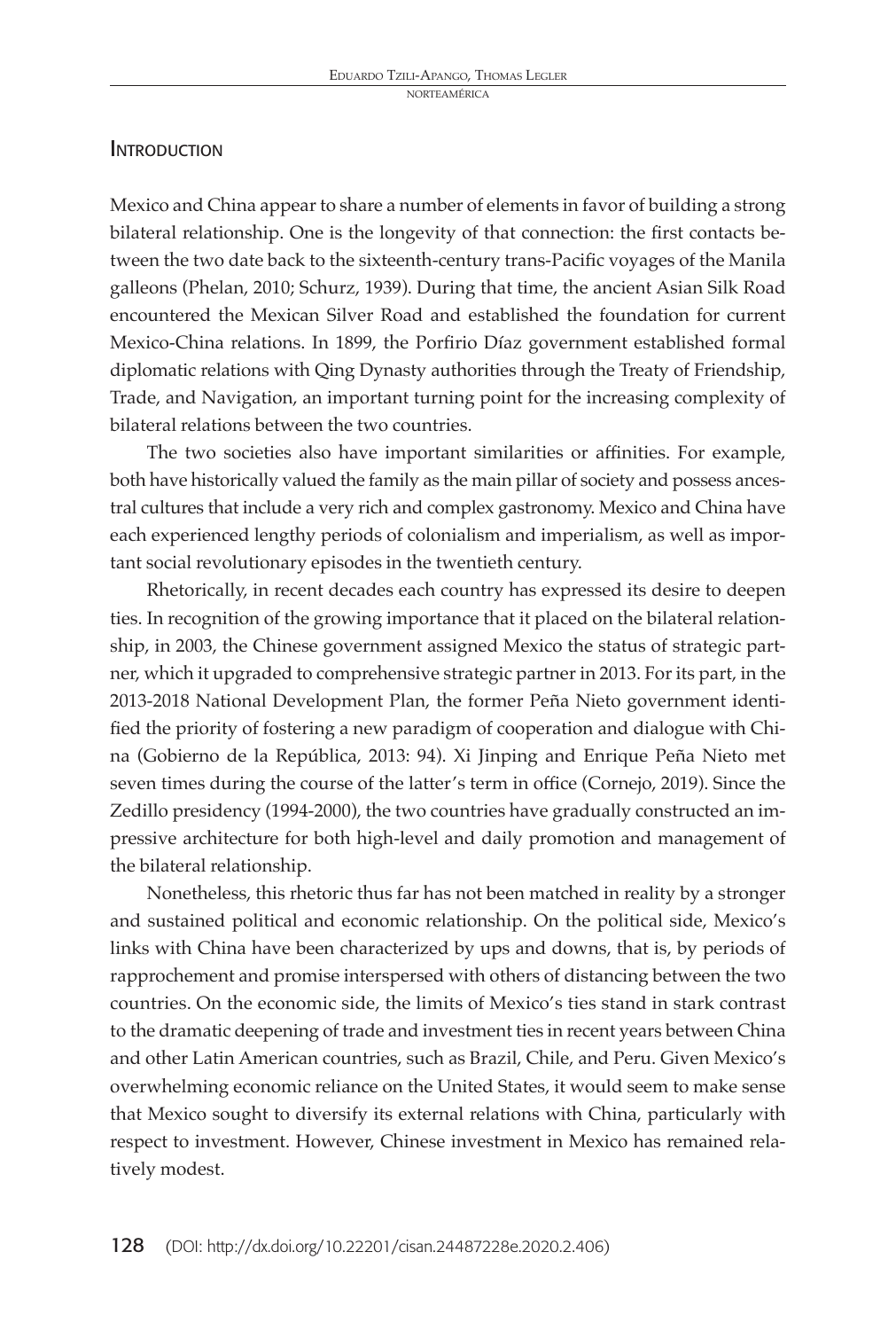Why has Mexico thus far been unable or unwilling to develop and sustain a closer relationship with China? In what follows, we take a look at the Mexican rather than the Chinese side of this equation, that is, the factors that have impeded maximizing the potential of Mexican connections with China. We offer an historical, holistic argument in response to this question. A perusal of the pertinent literature suggests that three sets of interconnected relational factors help explain Mexico's inability to deepens its ties with China: a social relationship that has been historically marked by recurring distrust, stigmatization, and discrimination toward the Chinese; the persistent perception among Mexicans of China as an economic threat; and, the weight of the U.S., a factor that has made the bilateral relationship effectively triangular. As we shall present in the following pages, these elements add up to a three-part historical narrative about the evolution of the interactions between these two countries that has operated against a stronger sustained partnership. It is important to bear in mind that our article assesses the limits and impediments to a more significant Mexico-China partnership from the vantage point of Mexican agency and perceptions.

Our analysis is divided into four parts. First, we explore the social dimensions of the Mexico-China relationship and how these have impeded the strengthening of ties over the long run. Second, we examine the role of the United States as a crucial factor that has conditioned the evolution and possibilities of Mexico's bilateral relations with China. Third, we investigate how Mexico's problematic economic interactions with China have hindered Mexicans' willingness to seek stronger ties with that country. In our concluding section, we consider the implications of our analysis for the prospects of Mexico-China relations under the current López Obrador government.

# Distrust, Stigmatization, and Discrimination: Enduring Mexican Perceptions of the Chinese

Extensive multidimensional analyses of the Mexico-China social relationship already exist. Scholars have studied the Chinese diaspora and immigration to Mexico (Chao, 2010; Jingsheng, 2006; Gómez, 1991; Peña, 2012; Puig, 1992; Schiavone, 2012), the ideological influence of Communist China on Mexican society during the Cold War (Barandica, 2013; Haber, 2016; Puma, 2016; Rothwell, 2010), and, more recently, changes in social perceptions (Cornejo, Haro, and León, 2013), as well as the influence of the Confucius Institutes in the Mexican imaginary and as a Chinese soft power tool (Cornejo and Martínez, 2018). As we sketch in the following pages, a common thread in much of this literature has been the unfortunate persistence of negative attitudes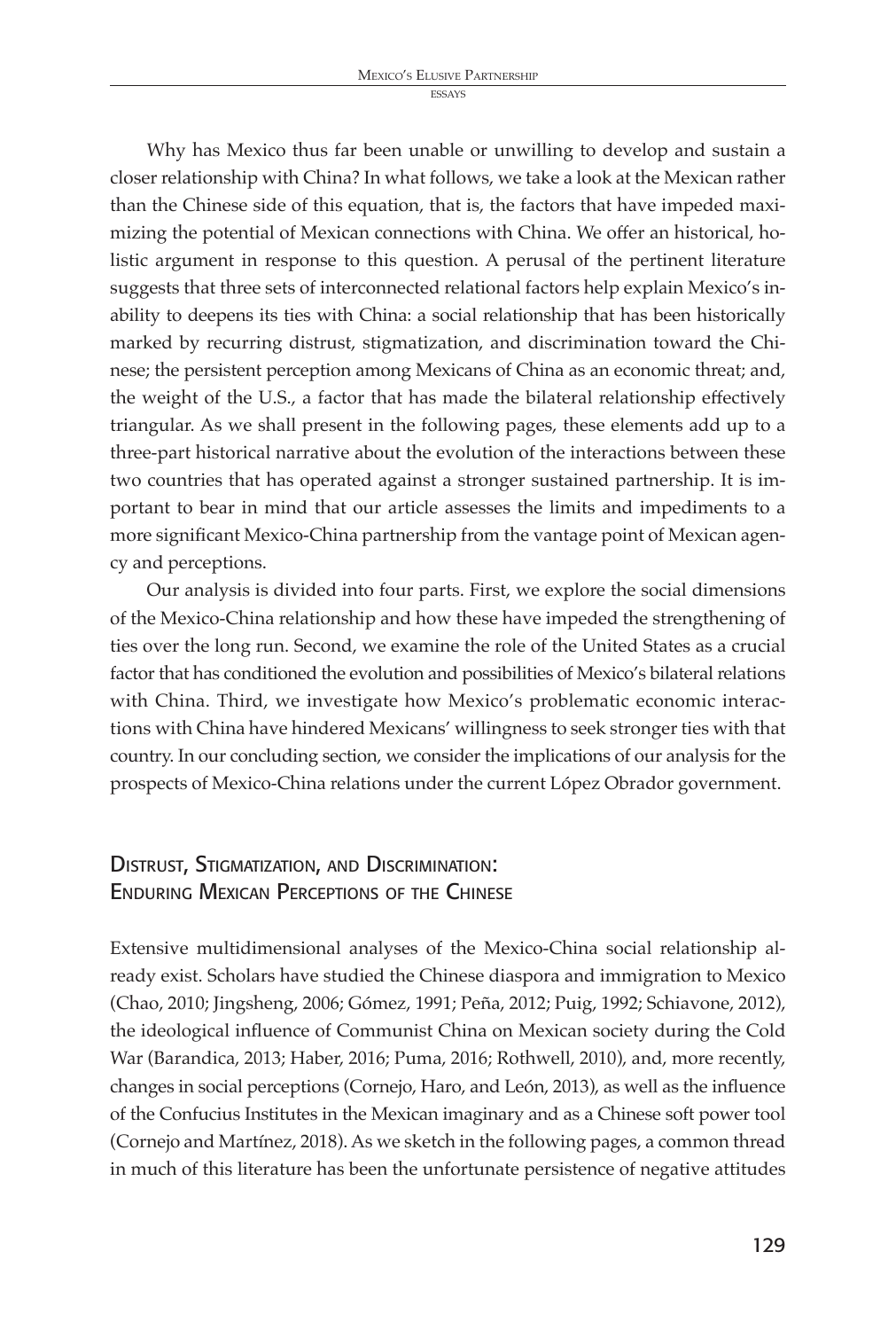and perceptions among Mexicans about the Chinese. Various historical episodes have contributed to a sense of distrust, stigmatization, and discrimination.

As mentioned in the introduction, the first social contacts between China and Mexico occurred thanks to the Manila galleons trans-Pacific trade. In New Spain, the consumption of Chinese luxury items carried with it a certain prestige among elites in colonial Mexico. This commerce contributed to the formation of a New-Spanish identity that integrated Chinese cultural elements into everyday Mexican practices. However, after independence and throughout much of the nineteenth century, nation-building efforts consciously rejected almost all New-Spain heritage, including the aforementioned New-Spain identity that had included certain Asian cultural elements. Post-independence political elites turned toward Europe and the United States as points of reference for the state, nation-building, and culture (Brading, 1973).

From 1880 to 1940, Chinese economic prowess and the global influence of social Darwinism helped drive an unfortunate period of anti-Chinese racism that lasted 60 years. The Mexican national project, as an "excluding nationalism" in which the perception of "otherness" was applied to the Chinese, deliberately left the Chinese population out of the Mexican nation (Gómez, 1991; Sato, 2006). Indeed, the Mexican nation was constructed on racial notions that fostered an imagined community based on the mestizo nation and the concept of *raza* and found in the Chinese community an adversary (Chang, 2017; Treviño, 2005; 2008). Although some meaningful achievements in Mexican-Chinese cooperation are registered in this turbulent period (Lim, 2010), nevertheless it is safe to say that this period's systemic racism has served as a social underpinning for the longer-term perception of the Chinese people as a threat to Mexico.

With the outbreak of the Mexican Revolution in 1910, the political strategies of revolutionary groups, such as the Sonora Group in northern Mexico, and the international influence of social Darwinism fueled a period of racist discourse and aggressive actions against the Chinese communities in Mexico. The academic literature (Chang, 2017; Gallo, 2006; Sato, 2006) named this period the "Anti-Chinese Movement in Mexico." It was characterized by social exclusion and discrimination, policies against marriages between Chinese and Mexicans, lack of legal protection, the massacres of Torreón (1911) and Chihuahua (1916), and the eventual expulsion of Chinese migrants from the country (Botton, 2008; Cinco, 2018). It is important to note that this social phenomenon was prevalent across the entire Western Hemisphere, associated with what Lee (2007) calls "hemispheric Orientalism."

The beginning of the Cold War altered social ties between China and Mexico. From 1945 to 1971, the Mexican government officially recognized the Republic of China (hereafter Taiwan), while the People's Republic of China (hereafter China) was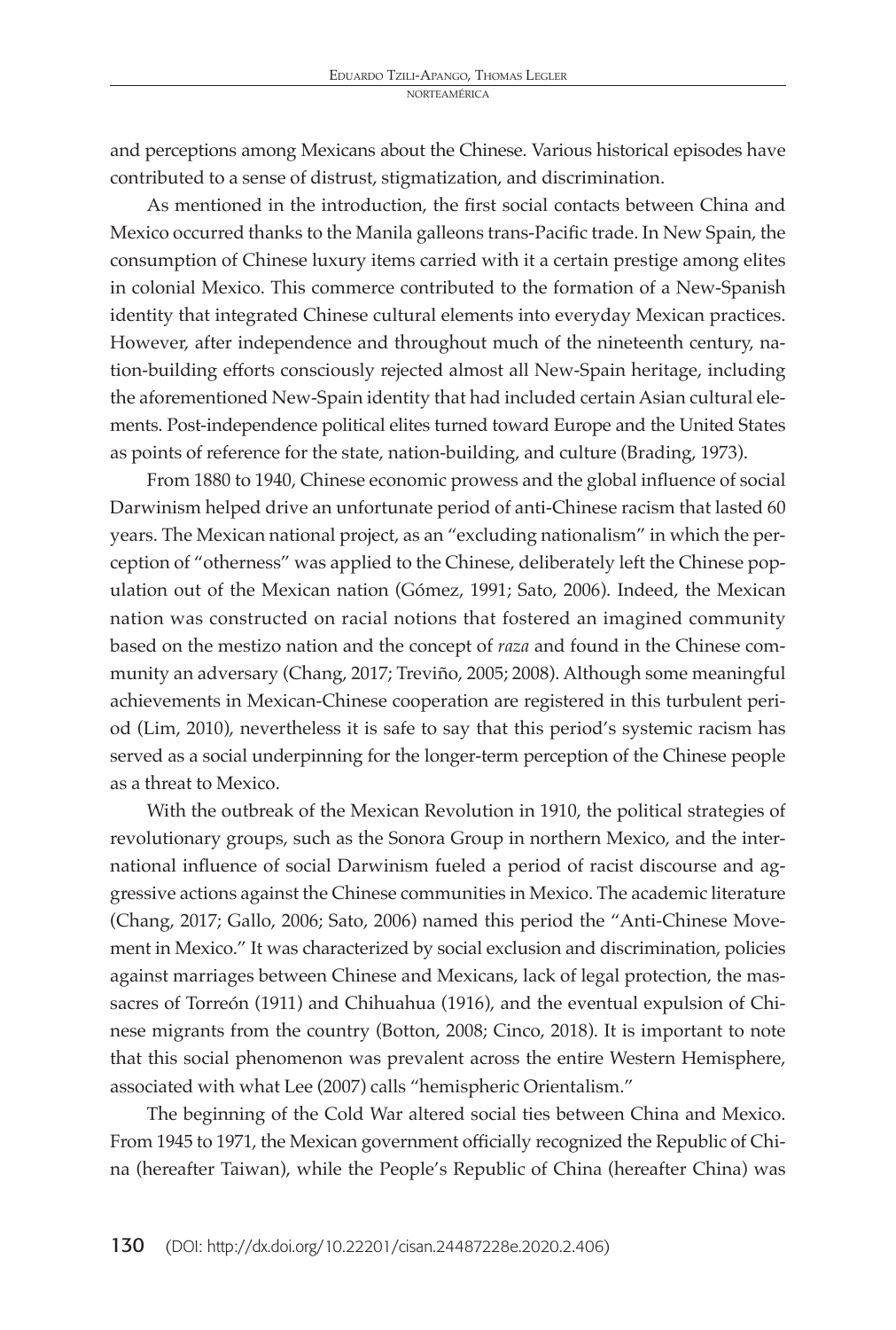excluded from the United Nations System. Social contacts between Mexico and Taiwan were very few throughout this period. As a reflection of this, studies about the Mexico-Taiwan relationship during this period were almost nonexistent (Haro, León, and Ramírez, 2011: 219-242).

However, China and Mexico did not enjoy significant links of any kind between 1940 and 1970. To some extent, the ideological confrontation of the Cold War politicized social interactions, as we will discuss in the next section. Nevertheless, what is important to emphasize is that ideological considerations and tensions replaced social perceptions that had formed during the "Mexican Anti-Chinese Movement" era.

Following Mexican diplomatic recognition in 1972, the China-Mexico relationship was based almost exclusively on commercial ties. Since the launch of China's post-Mao modernization program in 1979, the increasing trade deficit with China has caused concerns among Mexican political elites, and after the disintegration of the Soviet Union and the end of the Cold War, this has fed social perceptions similar to those that were formed during the Mexican Anti-Chinese Movement era (Treviño, 2005).

As Cornejo, Haro, and León-Manríquez recognized, "Mexican perceptions of China have become a hindrance to better bilateral ties" (2013: 58). Trade competition and historical social discrimination have fostered a "political fear" within Mexican society, which can be understood as a combination of rationality and passion, that has encouraged collective actions by individuals, social groups, and elites for political purposes (Robin, 2004: 31-50). In this sense, at the beginning of the twenty-first century, actions against China's trade with Mexico became a source of political legitimacy among the Mexican political elite. For example, the Fox administration (2000-2006) aligned with angry Mexican manufacturers facing "unfair" Chinese competition after China's admission to the World Trade Organization, instead of promoting industrial policies and better dialogue with their Chinese counterparts (Hearn, 2016: 72-74).

The Mexican media have played their part in the political construction of negative social perceptions about China. On the one hand, there has been a sort of "information dependency" on the part of the Mexican media due to a lack of communication infrastructure necessary to broadcast news about China (Haro, 2007: 460). This often implies information triangulation from Western and Chinese sources without critical selection and filtering of the news. On the other hand, Mexican media and websites have frequently portrayed China as their "favorite villain" by publishing news with alarming headlines, such as "China 'swallows' the Mexican market," "Mexico at war against China in the wto," or even "China threatens national security" (Cornejo, Haro, and León-Manríquez, 2013: 63). Mexican social media have been complicit in forms of "cyber-discrimination" through the Internet, in which Mexicans have perpetuated stereotypes about the Chinese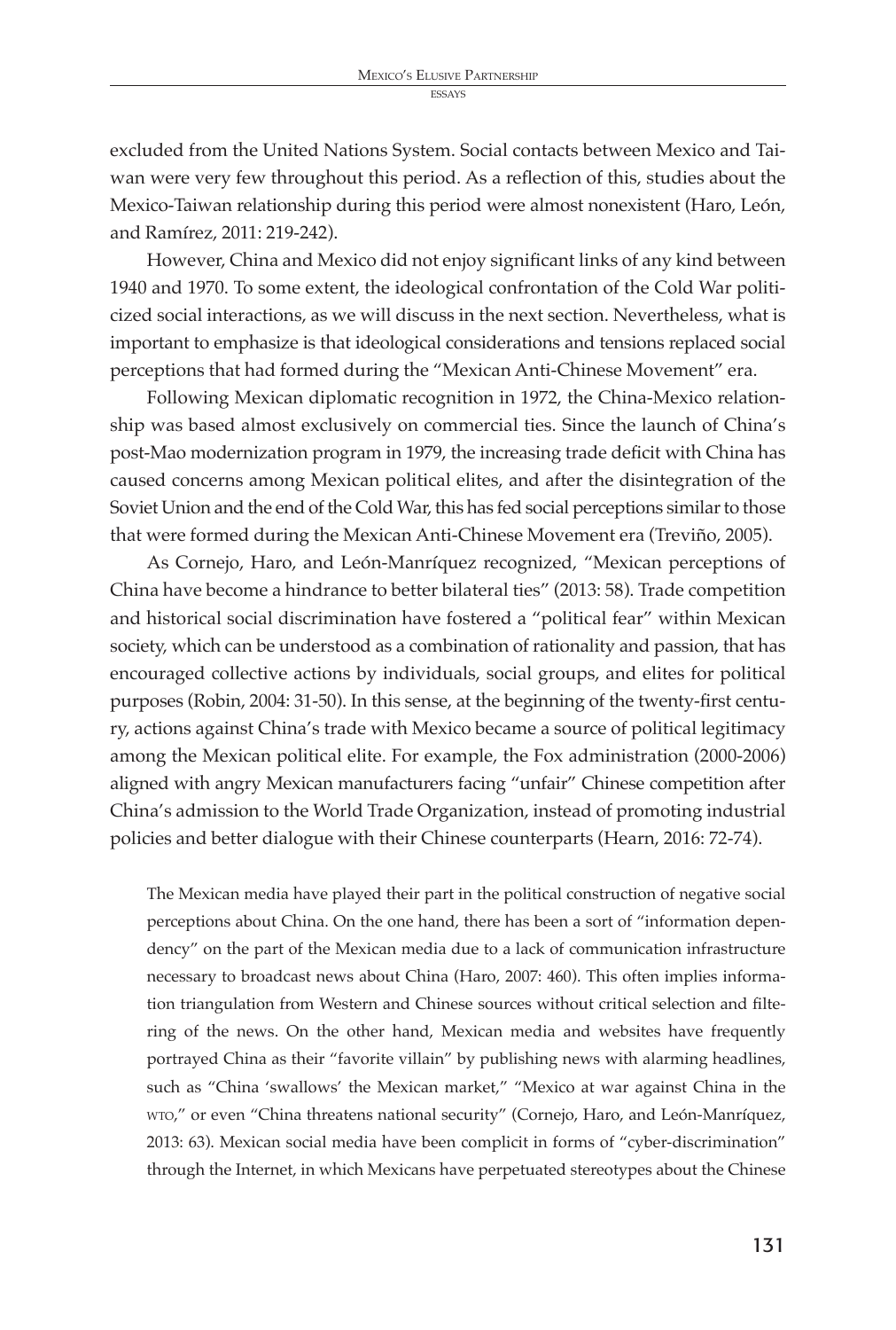through memes and other types of satirical images (Lisbona and Rodríguez, 2018). All of this has influenced political, economic, and social actions to the detriment of improving relations with China. To borrow an illustration from Hearn (2016: 89), "Politicians and business executives have been reluctant to endorse events like ExpoChina for fear of popular criticism."

A series of incidents in recent years underscores the fact that old social attitudes and perceptions have resurfaced or have been unfortunately reinforced. For instance, Mexicans became angry when Chinese authorities quarantined significant numbers of their compatriots who had travelled to China at the outbreak of the A/H1N1 pandemic in April and May 2009. (Cornejo, 2013: 654-655)

In 2012-2013, determined local resistance thwarted the efforts of a consortium of Chinese and Mexican business interests to create a large merchandise distribution center in Cancún called Dragon Mart that would have been the largest of its kind in Latin America. In addition to concerns about the invasion of Chinese goods, local objections included the fact that the arrival of 2500 Chinese merchants would eventually lead to the creation of a population hub of 100 000 Chinese (Cornejo, 2019).

In 2014, Chinese stereotypes were possibly reinforced when a corruption scandal erupted concerning the bidding process for the construction of a high-speed train connection between Mexico City and Queretaro. Investigative journalists uncovered links between the Mexican president, the minister of finance, and Mexican businesses connected with the winning bid by the China Railway Construction Corporation that amounted to conflicts of interest. As a result of the controversy, the contract was rescinded (Cornejo, 2019).

It is important to mention that both countries have periodically turned to public and cultural diplomacy to promote cross-cultural awareness and mutual understanding, with the possibility of combating ignorance and stereotypes on both sides. For example, during its long period of diplomatic isolation (1949-1971), Communist China promoted what the academic literature has identified as "people-to-people diplomacy," "people's diplomacy," "cultural diplomacy," or "revolutionary diplomacy" (Kirby, 1960; Kuisong, 2009). In Latin America, its aim was to spread anti-Americanism among Latin American societies, to propagate the Chinese model for overcoming social and economic problems, and to improve China's image among Latin American countries, but not to promote revolutionary activities in Latin America as it did in other parts of the globe (Ratliff, 1969: 57). Along these same lines, from 1949 to 1971, a number of Mexican political and cultural personalities visited China, such as Vicente Lombardo Toledano (union leader), Diego Rivera (painter), David Alfaro Siqueiros (painter), Ismael Cosío Villegas (physician), Lázaro Cárdenas and Emilio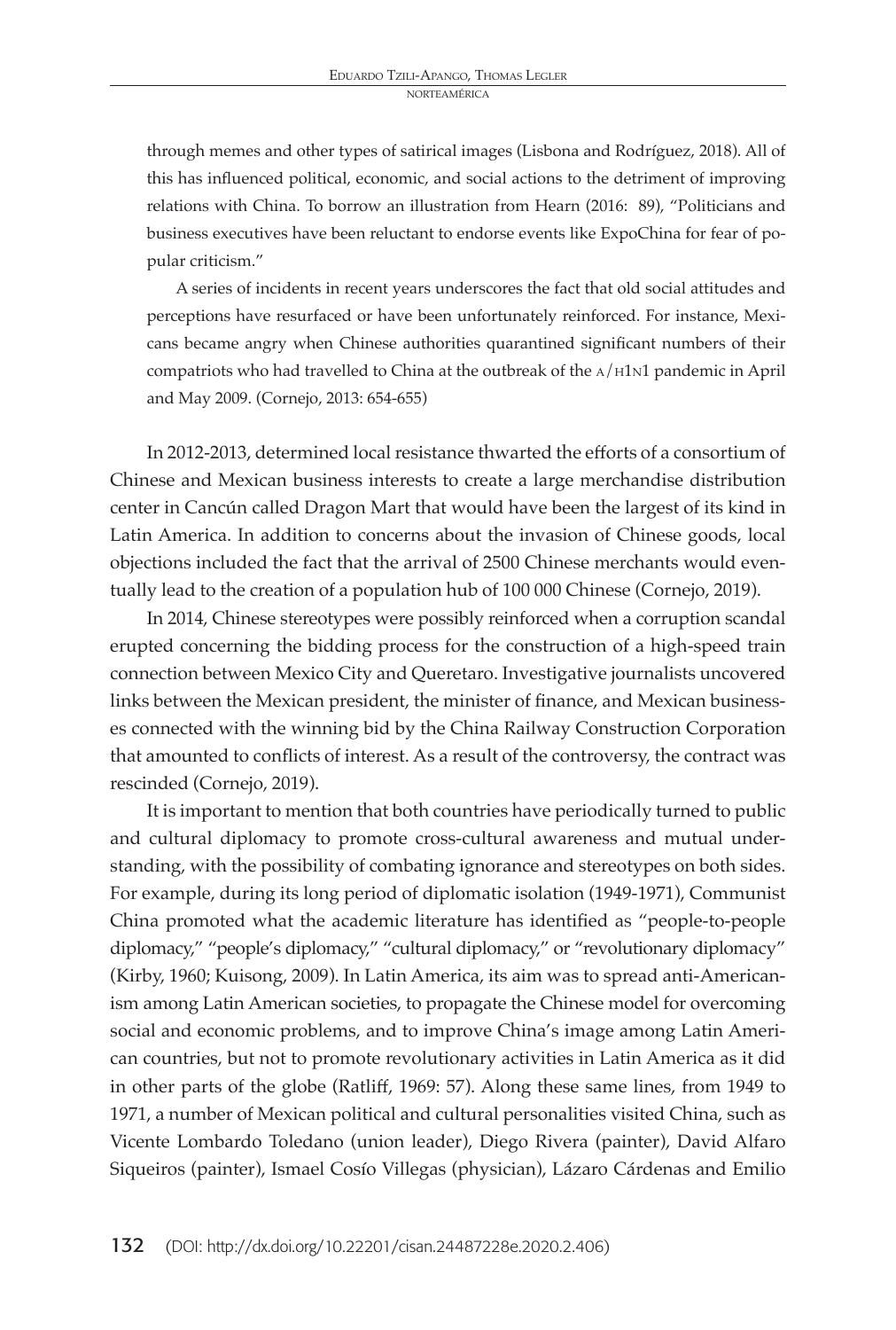Portes Gil when they were ex-presidents, as well as various journalists and representatives of left-wing political parties (Ratliff, 1969).

In the aftermath of the 1968 student movement, the Mexican government promoted initiatives to deal with student demands and ease social tensions. One of these was to promote international cultural relations. In this sense, the Mexican government initiated an academic program to invite Chinese students to Mexico to study Mexican and Latin America history, Latin American literature, and Mexican economics and politics. After the formal establishment of diplomatic relations between Mexico and the People's Republic of China in 1972, a group of 25 Chinese students travelled to Mexico to study at the Colegio de México. This program was a pioneering effort in matters of "Mexican soft power," as a number of the Chinese students would later become diplomats and specialists in Latin America with a certain vision of the region (Martínez, 2014: 56-59).

Over the past decades, Mexico has made various important efforts to understand China better. For instance, there has been a proliferation of academic centers with a mandate to study China: the Center for Asian and African Studies at the Colegio de México; the Asian and African Studies Program of the National Autonomous University of Mexico (unam); the unam China-Mexico Studies Center; the China-Veracruz Center at the University of Veracruz; the Department of Pacific Studies at the University of Guadalajara; the Asia-Pacific Studies Program of the Technological Autonomous Institute of Mexico (itam); the Asia-Pacific Center of the Technological Institute and of Higher Studies of Monterrey (itesm); and the University of Colima. There has also been a multiplication of civil society organizations, such as the Cultural Association for Research about Asia, the Cultural Center of China in Mexico, and nearly 60 Chinese associations that promote Chinese culture (Martínez and Dussel, 2016).

The Confucius Institutes were born as a Chinese government effort to reduce negative perceptions about China around the world at the beginning of the twentyfirst century, and Mexico has not been the exception. In fact, the negative Mexican perceptions stated above could be considered part of what some scholars have named the "China threat theory" (Harting, 2015: 16-22). In addition to Chinese invitations to Mexican opinion leaders to visit the Asian country and generous scholarships granted to Mexican students and universities, the Chinese government has set up Confucius Institutes in Mexico since 2006 (Cornejo and Martínez, 2018: 127-128). It is noteworthy that the agreements to establish a Confucius Institute in Mexican universities state that the host university should finance more than the 50 percent of the total cost of the project, which involves physical infrastructure and maintenance personnel, support in migration procedures for Chinese teachers, funding to ensure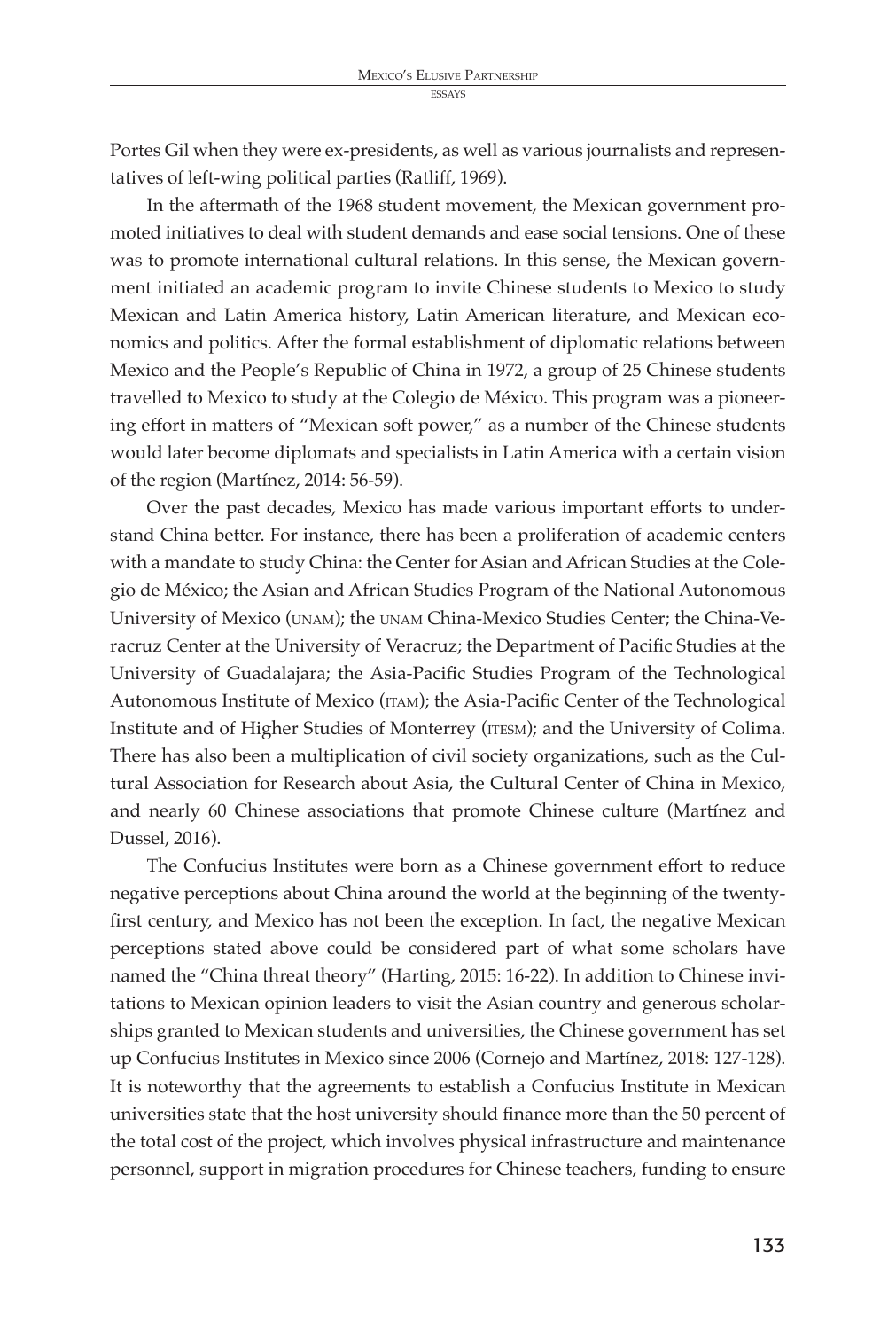the institute's performance, and, in some cases, accommodations and health care (Cornejo and Martínez, 2018: 132). This implies that Mexico finances much of Chinese "soft power." To date, five Confucius Institutes and one Confucius Classroom are operating in Mexico.

Despite recurring political and media efforts to construct a certain image of China, it appears that it has improved its reputation among Mexicans. For this, we took into consideration the annual survey of the Center for Economic Research and Teaching (CIDE), a Mexican government think tank, about Mexican perceptions of the world.

From 2004 to 2016, positive Mexican sentiment toward China increased from 59 percent to 68 percent. This was mainly related to the important role that the Chinese economy played during the 2008 global financial recession and to the role of Mexico as a trade platform from which Chinese products are manufactured and exported to the United States (Maldonado, Marín, González, and Schiavon, 2018: 67-71).

However, it is important to highlight that Mexican sentiments toward China are contradictory. On the one hand, Mexicans admire Chinese economic development; on the other, there is a lack of interest, ignorance, and mistrust within Mexican society that impedes deeper social relations with China. Tainted by episodes of distrust, violence, and remoteness, the historical trajectory of the complex China-Mexico social relationship thus far has not lent itself to better and deeper bilateral ties. Rather, mutual ignorance and mistrust have influenced economic exchanges and political actions, making them vulnerable to misunderstandings.

# The U.S. Factor and the Evolution of Mexico's Political Relationship with China

Long before the end of the Cold War and the North American Free Trade Agreement, Mexico's political and economic relations with China were affected by the weight of its powerful northern neighbor, the United States. Historically, behind the Mexico-China bilateral relationship has lurked a triangular relationship with the United States, which has made its presence felt repeatedly and constrained Mexico's room for manoeuvre *vis-à-vis* China. As we highlight below, the United States has played a recurring role in the evolution of Mexico's political and economic links to China.

After Mexico's independence, the new Mexican government considered that in order to safeguard the country's independence it was imperative to maintain a presence in the old Spanish empire as well as to insert the country into the international system in the second half of the nineteenth century. Nevertheless, the domestic political convulsions between 1820 and 1870 did not allow Mexico to design an effective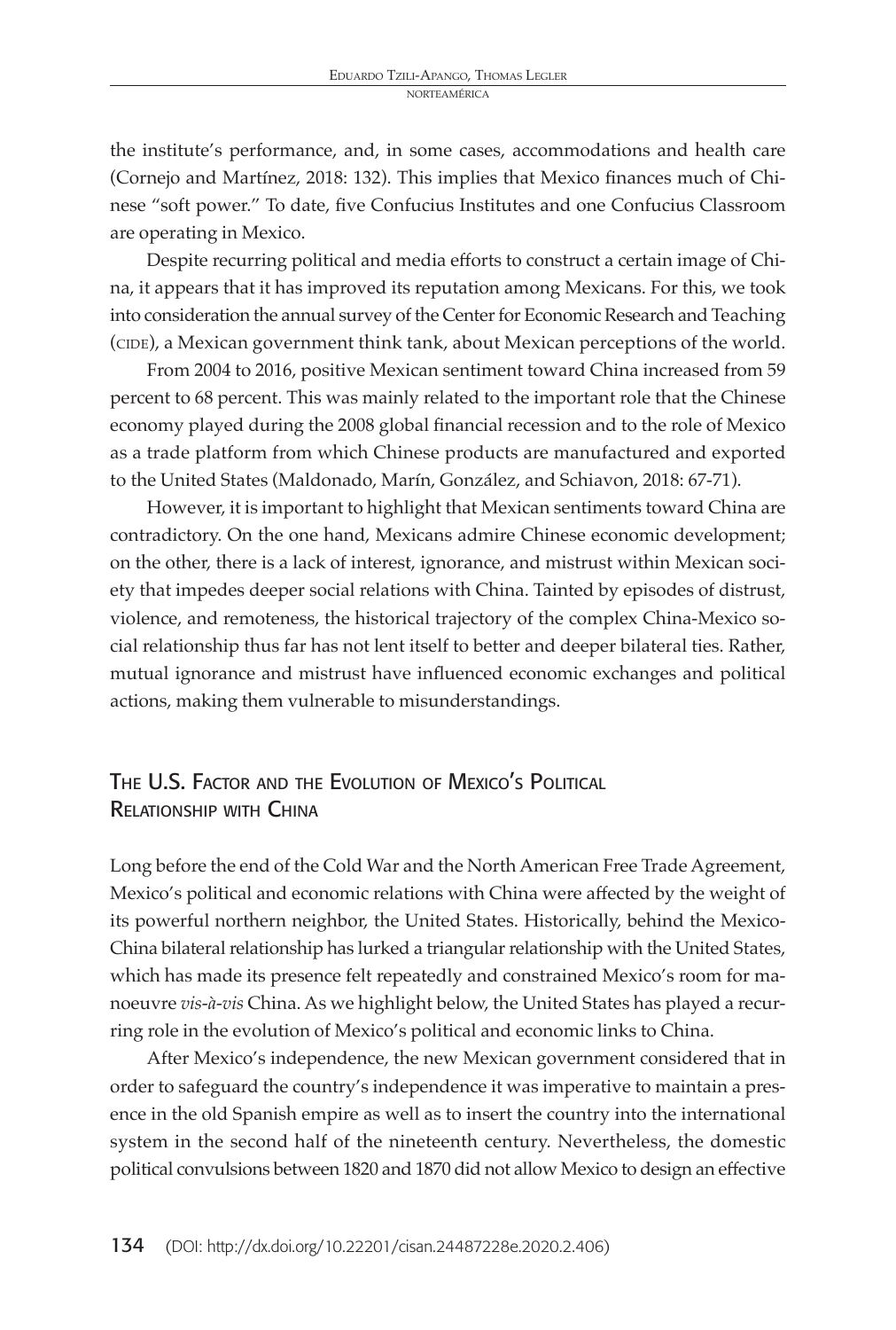Asian foreign policy. It was not until the emergence of the United States as a hemispheric power and the centralization of political power during the Díaz administration or *Porfiriato* (1884-1911) that a stable framework was established for approaching China diplomatically. It was in this context that the 1899 Treaty of Friendship, Trade, and Navigation was signed, establishing formal diplomatic relations between Mexico and China.

However, due to the *Porfiriato*'s lack of a China policy, Mexico's diplomatic ties with China were minimal and indirect. Pardinas (1982a, 1982b) records that the Mexican diplomatic representation in China was not set up until 1904 and that briefings by Mexican diplomats were essentially a set of superficial readings about daily life in the Chinese court and diplomatic intrigues concerning Western diplomatic personnel. It appears that the principal aims of the 1899 treaty were mostly to assert Mexico's political independence in international affairs, and, in the domestic arena, to ensure a flow of Chinese immigration in support of the economic development model promoted by the political elite (Cott, 1987). The incipient bilateral relationship suffered further because of the lack of policy instruments and the social revolutions that erupted in both countries. As previously mentioned, the anti-Chinese movement that arose in the context of the Mexican Revolution seriously damaged the fledgling ties between the two countries. In 1921, the Mexican government decided to withdraw from the 1899 treaty, primarily to restrict Chinese immigration.

From this point onward, the U.S. factor has influenced heavily in Mexico's relations with China. In 1922, the United States invited Mexico to sign the 1922 Treaty between the Nine Powers Relating to Principles and Policies to be Followed in Matters Concerning China. The ascent of Yuan Shikai as leader of the Chinese government marked an important phase of Sino-Mexican relations due to the influence of the United States (Haro, León, and Ramírez, 2011: 81-83). In fact, after this episode, one of the Mexican government's conundrums was diplomatic recognition, and this was easily solved by aligning Mexico's position with U.S. diplomatic policies.

During the ideological confrontation of the Cold War, the Mexican government aligned with the United States, which implied diplomatic recognition of the nationalist government based in Taiwan and non-recognition of the People's Republic of China. Nevertheless, it is important to emphasize that the Mexican government never established an embassy in Taiwan due to a lack of material interests, the problematic U.S. presence in Asia, especially during the Vietnam War, and the political rapprochement between Washington and Communist China during the 1970s (Haro, León, and Ramírez, 2011: 210).

At the beginning of the 1970s, the People's Republic of China and the United States initiated political exchanges through "Ping-Pong Diplomacy" and other actions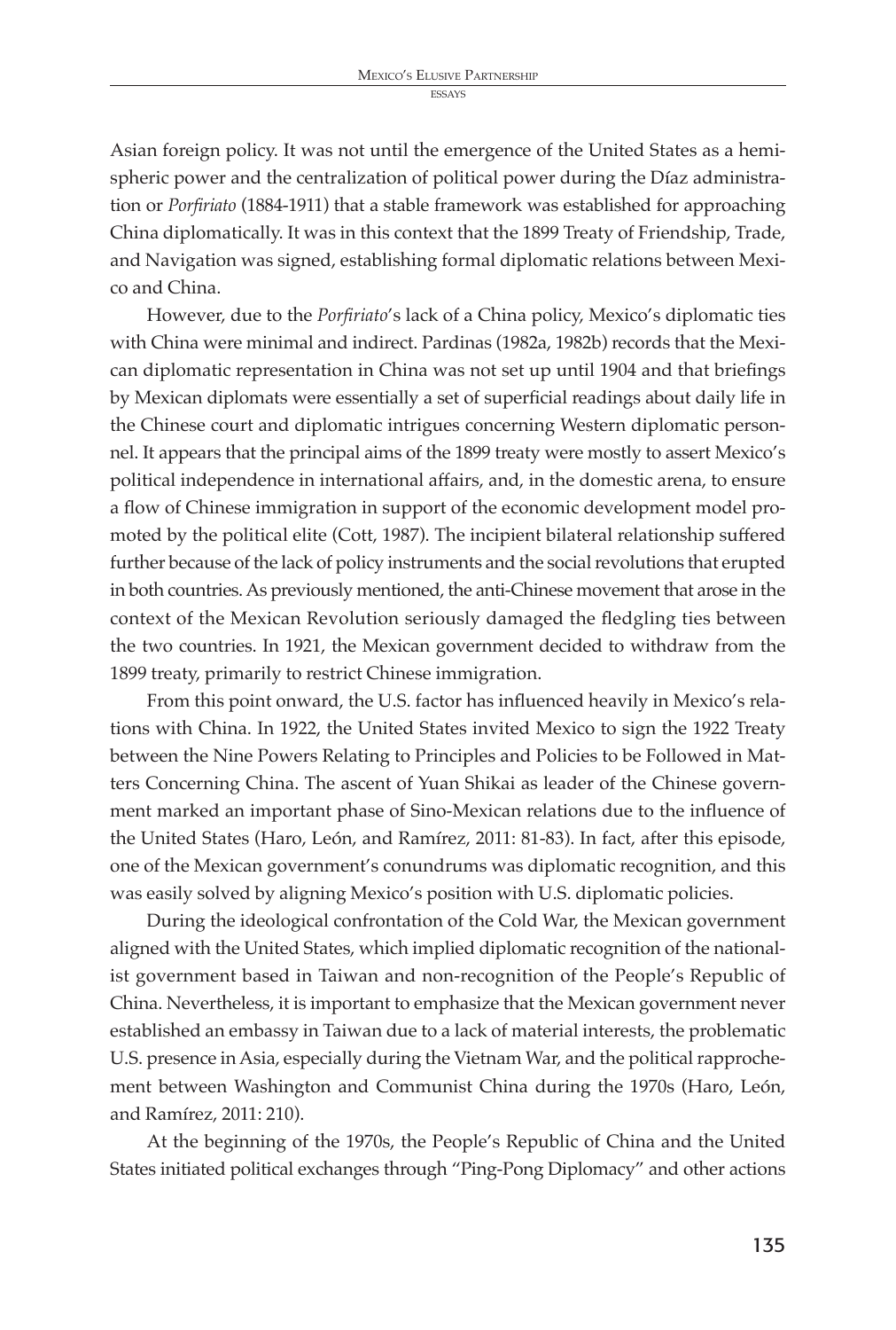that would culminate in the diplomatic recognition of the former by the latter. In the framework of its "Third World Diplomacy" foreign policy, the Mexican government took advantage of this context to undertake its own rapprochement with China. On February 14, 1971, Mexico and China restored diplomatic relations, and in 1973, then-Mexican President Luis Echeverría Álvarez visited China.

As Huang (2018) recalls, the first visit of a Mexican president to Communist China showed what topics could sustain the bilateral relationship. During this visit, Mexican officials engaged in five rounds of conversations with Zhou Enlai and other high-ranking Chinese officials about the Charter of Economic Rights and Duties of States, the second additional protocol of the Treaty of Tlatelolco, and economic development. The first Mexican ambassador to China, Eugenio Anguiano, remembers that the Chinese signing of the Treaty of Tlatelolco was very important politically for strengthening diplomatic ties because it granted Mexico a "Third World" identity and leadership, and China a "good will" identity to the world process of denuclearization (Anguiano, 2012: 40-41; Botton, 2018: 84-85). Nonetheless, from a Mexican perspective, the potential for a strong Mexico-China partnership was clearly conditioned by U.S. interests *vis-à-vis* China in the context of the Cold War, as well as the evolution of Mexican economic competition with the Asian country.

With Mexico's accession to the General Agreement on Trade and Tariffs in 1986, the end of the Cold War, the emergence of the pro-market Washington Consensus, and the rise of regional trading blocs across the planet, the Salinas presidency (1988- 2004) undertook a dramatic reorientation of Mexico's foreign relations in favor of strengthening its political and economic ties with the United States and North America in general. Launched in 1994, the North American Free Trade Agreement (nafta) that resulted from this process deepened Mexico's interdependence with the United States and Canada in an unprecedented fashion and would eventually come to represent a real constraint to pursuing stronger ties with China.

Even so, the Zedillo administration (1994-2000) sought to strengthen ties with China. To this end, it joined with China in creating the Parliamentary Group for China-Mexico Friendship in 1995 and the China-Mexico Mechanism for Policy Consultations in 1996 (Cornejo, 2001: 884; Cornejo, 2010: 606-607). It even supported key Chinese interests in the international arena, such as the "One China Principle" and the Tibet issue.

The Fox administration (2000-2006) also experienced a short but substantial period of political rapprochement with China. Symbolically, in 2001, following arduous negotiations, Mexico as the last holdout finally relented to China's accession to membership in the World Trade Organization. In 2003, China and Mexico launched a strategic partnership, and in August 2004, both parties created the Mexico-China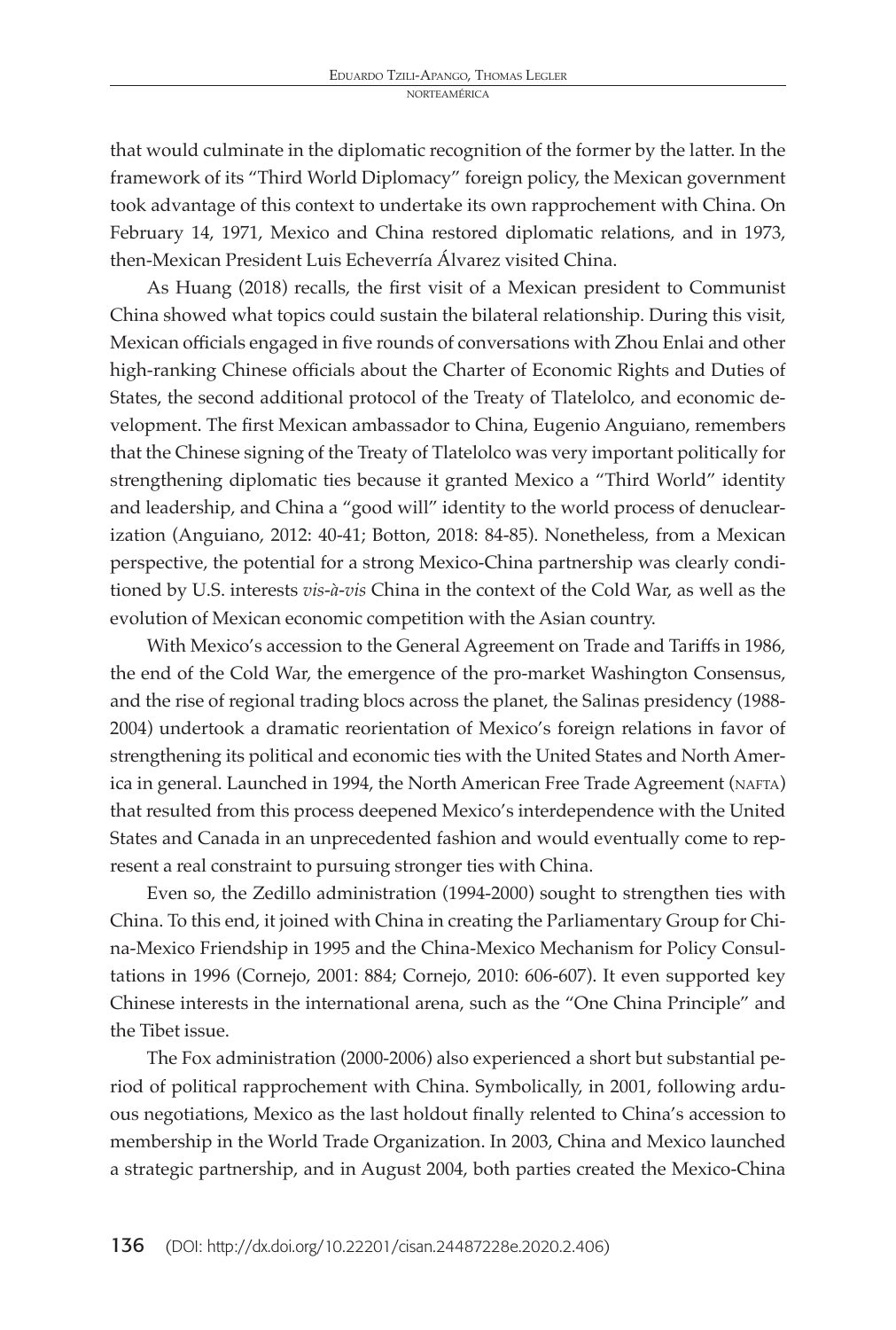Permanent Bilateral Commission. One month later, the High-Level Bilateral Group was also established. These institutions aimed to enhance bilateral relations through trade, educational exchanges, and political consultations and created a new *status quo* in the bilateral relationship. Finally, in 2006 the two countries signed the 2006- 2010 Joint Action Program (Cornejo, 2010: 611-612).

With the benefit of hindsight, we can also see that, notwithstanding the opening of new institutional spaces for managing and promoting the bilateral relationship with China during the Zedillo and Fox administrations, Mexico's ties with the United States and North America also grew stronger and more multidimensional. The September 11, 2001 terrorist attacks on the United States created an imperative for the United States, with its Mexican and Canadian nafta trade partners, to bolster North America as a security framework. Accordingly, on March 23, 2005, the leaders of the three countries created the Security and Prosperity Partnership at a North American Leaders Summit held in Waco, Texas.

With the launching of the Mérida Initiative in 2008, the Calderón administration sought even closer security cooperation with the United States in support of its war on drugs, tying Mexico's destiny to that of the United States as never before. The Calderón presidency marked a period of distancing *vis-à-vis* China, due largely to some unfortunate incidents. For example, the visit of the Dalai Lama to Mexico in 2008 upset Chinese authorities. The Calderón government advocated human rights and democracy promotion as general foreign policy principles, which affected the prospects of enhancing the political relationship with China.

The Peña Nieto administration (2012-2018) began with promising signs for the future of Mexico-China affairs. Peña Nieto and Xi Jinping coincided temporarily in their ascendancy to political power and some news headlines identified a good dynamic between the two leaders (Elvira, 2013). In 2013, the strategic partnership that was launched in 2003 was promoted to a comprehensive strategic partnership, 12 memorandums of understanding were signed, and both leaders made high profile visits (Ibarra, 2013). Nevertheless, the emergence of several domestic crises in Mexico, like the Ayotzinapa issue, distracted political attention from the political relationship. Likewise, as mentioned above, the cancellation of the Mexico City-Queretaro High Speed Train was yet another contributor to political distancing. Until Mexico's first formal invitation to attend a brics summit, in Xiamen, China, in September 2017, bilateral ties were maintained at a minimum.

Additional trade arrangements involving the United States have also affected the prospects for stronger Mexican economic and political ties with China. In 2008, Mexico and the United States joined ten other countries in the trade and investment negotiations for what became known as the Trans-Pacific Partnership (tpp).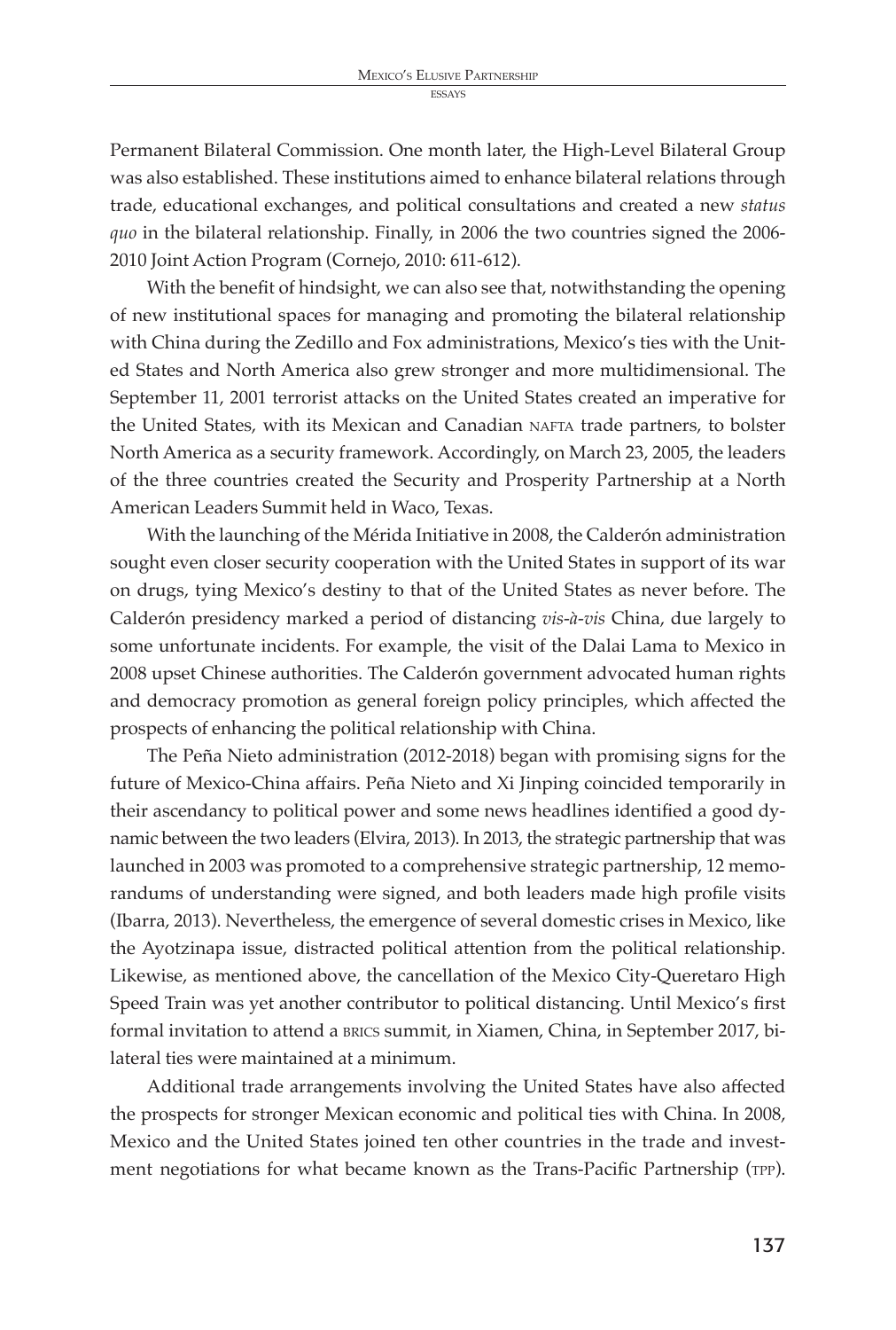Importantly, the tpp represented for Mexico and the other negotiating countries not only a future bet for trade and investment ends but also a strategic geopolitical commitment. That is, conspicuous by its absence in the tpp was China. From the vantage point of the United States, the tpp represented a non-military means with the potential to counterbalance, soft balance, and contain Chinese expansion in the Asia-Pacific region.

The new López Obrador administration is perhaps the Mexican government that has been most constrained by the U.S. factor in terms of its room for maneuver to define a more meaningful bilateral relationship with China. It has coincided with the Trump presidency, which has sent clear signals concerning its perception of China as a security threat. For example, the December 2017 National Security Strategy identifies China and Russia as the United States' principal challengers for power "that want to shape a world antithetical to U.S. values and interests" (Trump, 2017: 25). In the case of the Western Hemisphere, the document states, "China seeks to pull the region into its orbit through state-led investments and loans" (Trump, 2017: 51).

U.S. authorities pressured both Canada and Mexico to renegotiate NAFTA in favor of a new trade agreement, the U.S. Mexico Canada Trade Agreement, or usmca, which includes a provision that deters the signatories from pursuing preferential trade arrangements with China. Although China is not mentioned explicitly, usmca Article 32.10 can be perceived as an anti-China clause. It stipulates that if any of the three trade partners intends to enter into a free trade agreement with a "non-market economy," it must inform the other partners at least three months prior to commencing negotiations, and that if it reaches such an agreement, the other partners can abrogate the usmca in favor of a bilateral free trade agreement (usmca, 2018). But, as Vidigal (2020) recognizes, the so-called "anti-China" clause is more about reinforcing a geoeconomic sphere than legal consequences for the signatories. In this sense, triangulation with the United States becomes relevant as it remains the main priority for China's current relations with Mexico (Chen and Goodman, 2019; Fierro, 2020). Accordingly, Mexico cannot avoid frictions between China and the United States.

Finally, according to one Mexican diplomatic veteran of relations with China, U.S. authorities and diplomats have warned Mexico that the United States would take reprisals against the country if it supported Chinese initiatives such as the Belt and Road Initiative, and asked former President Peña Nieto not to join the Asian Investment Infrastructure Bank (Anguiano, 2019: 154). The incipient U.S.-China trade war will further pressure Mexico to align with the United States.

Under Lopez Obrador's government, the China-Mexico relation has strengthened, mostly because of the covid-19 virus. In the months immediately following his election victory on July 1, 2018, it appeared as if President-elect Andrés Manuel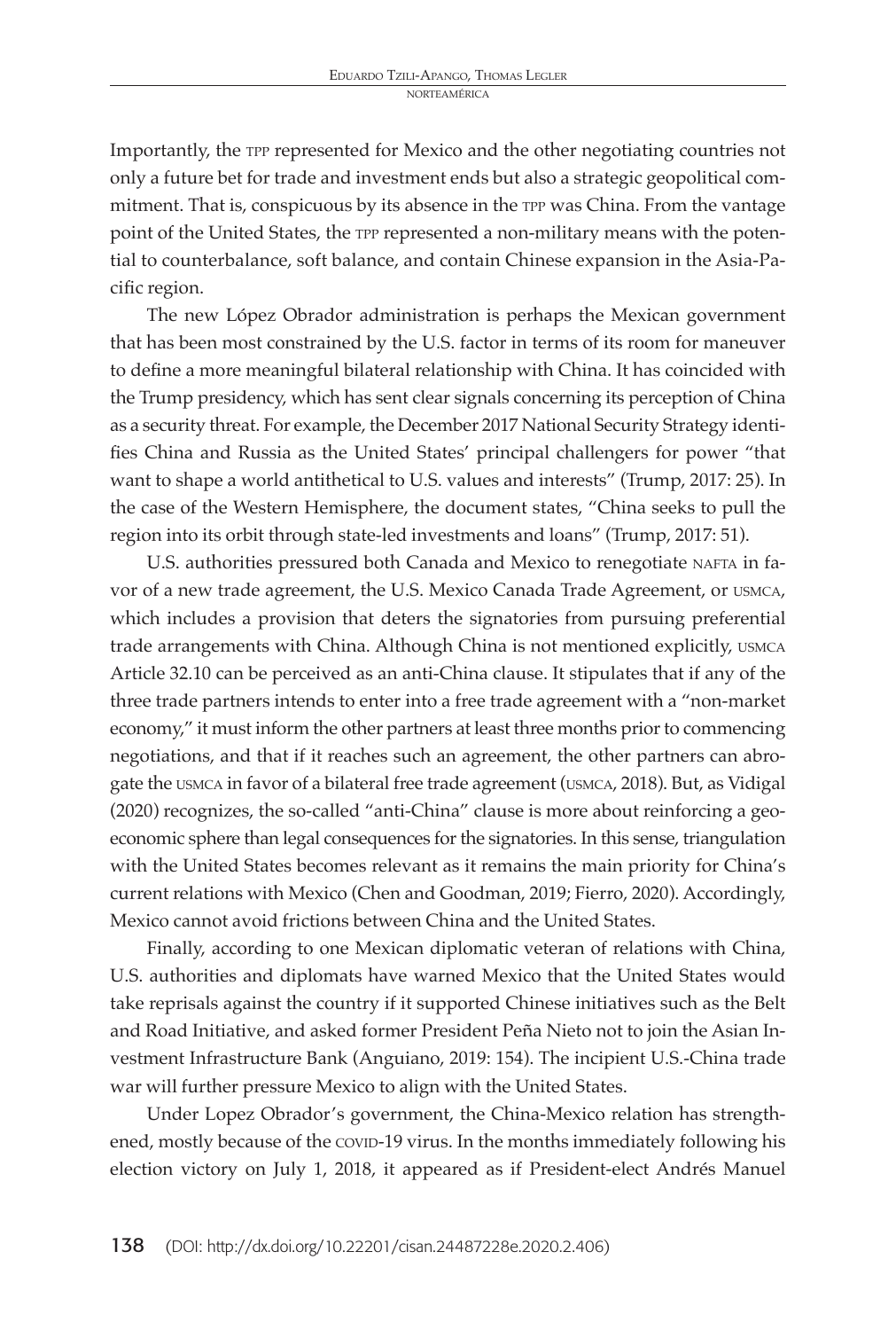López Obrador would seek to define a new, expanded relationship with China, and he met the Chinese ambassador to discuss economic initiatives. There were offers from the Bank of China as well as speculation about Chinese investment playing a prominent role in the proposed Maya Train initiative, the new oil refinery in Tabasco, and the new Mexico City international airport initiative. The Chinese ambassador was among the first who met with Obrador in August 2018, and Foreign Ministerdesignate Marcelo Ebrard travelled to China in November 2018, prior to Obrador's inauguration on December 1 that same year.

However, a political reading of the new Lopez Obrador government's foreign policy can be summed up in the word "discretion." In its 2018-2024 Nation Project (Romo, 2017), López Obrador and the ruling party, Morena, stated, "China presents a great opportunity for our economic relations, but it also represents a great challenge due to its competition in third markets. . . . Mexico should join forces with Canada and the United States to compete commercially with China." Even more indicative, the word "China" does not appear at all in the text of the new government's 2019-2024 National Development Plan, while the new usmca is mentioned (Presidencia de la República, 2019). At the beginning of 2020, China invested in Petróleos Mexicanos (pemex) (afp, 2020) and began its participation in the construction of the "Maya Train" (Tren Maya), the López Obrador government's flagship infrastructure project (De la Rosa, 2020). In the context of the coronavirus pandemic, it also established an airlift to deliver medical supplies to Mexico (Navarro, 2020). However, just as was the case with the Peña Nieto government, the lack of solid institutionalization of bilateral ties and the U.S. factor may well limit the positive impact of these recent developments on bilateral relations. We now turn to the final stumbling block for the Mexico-China partnership, namely the asymmetrical and problematic economic ties between the two countries.

# China as an Economic Threat and Rival to Mexico

A recurring theme in much of the literature is that China has represented a serious threat to Mexico's economy in the second half of the twentieth century and the first decades of the new millennium. Indeed, as epitomized in the cases of the steel, textile, and footwear industries, an enduring widespread popular perception exists that Mexico has been the victim of unfair Chinese trade practices and that the country cannot compete with cheap Chinese imports.

It is really only following the commencement of Chinese economic reforms in 1979, when commercial interactions between China and Mexico grew exponentially,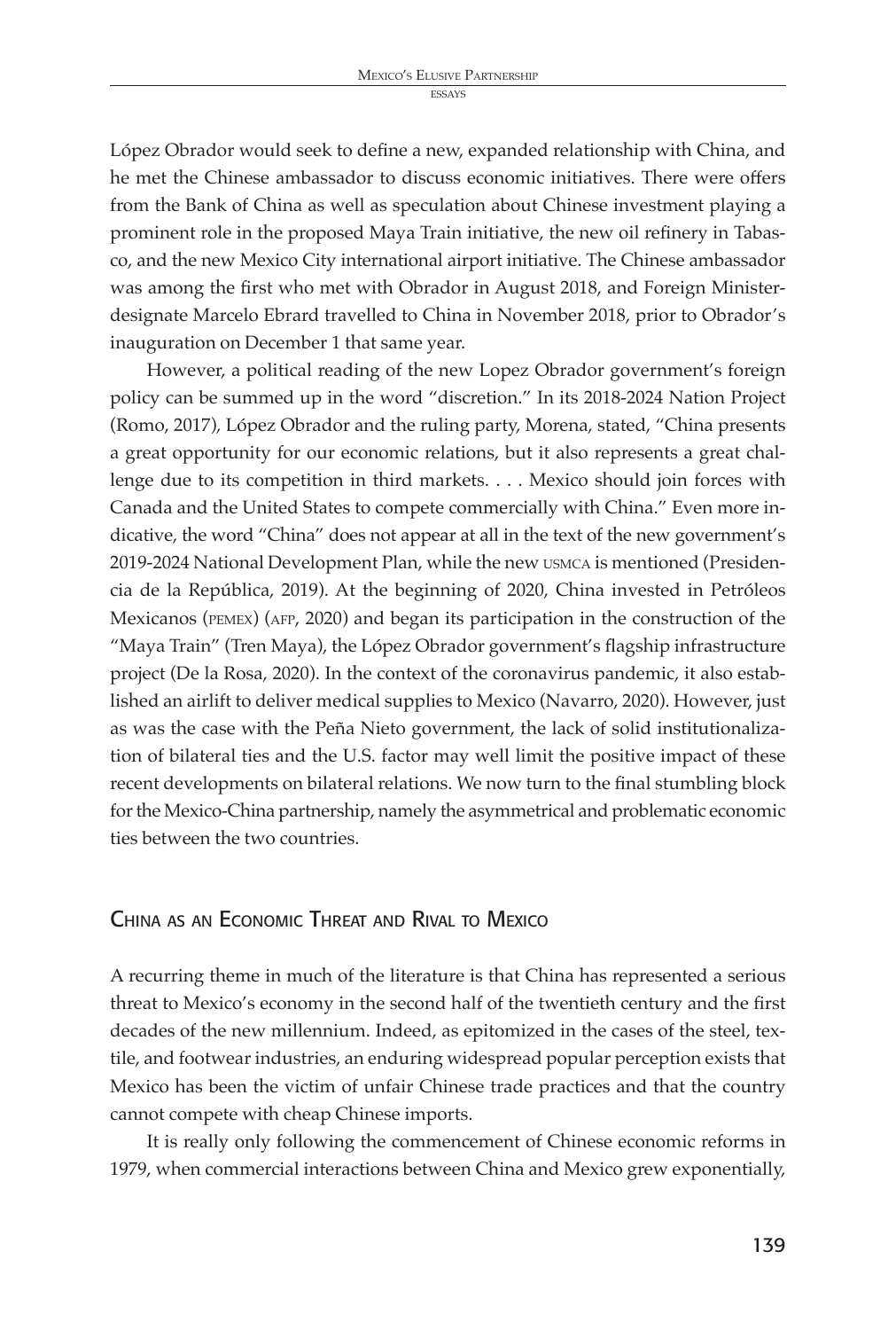that Mexico's trade balance turned unfavorable. Prior to that, trade between the two countries was minimal on the whole. From 1593 to 1769, the colonial Silver Road contributed to a general surplus with East Asia due to silver exports on the order of two to one (Valdés, 2012). In the 1821-1866 period, bilateral trade was plied indirectly through foreign vessels due to the absence of a Mexican merchant fleet (Valdés, 1981: 63-65). Following the 1899 treaty that first established formal diplomatic relations between the two countries, Mexico sought direct trade with China, but this was impeded due to the previously stated difficulties of the historical context. As a result, it is safe to say that trade between 1820 and 1945 was relatively minor. Throughout the Cold War, economic ties between Mexico and the People's Republic of China were on the whole minimal. After diplomatic recognition, bilateral trade increased more than 200 percent between 1973 and 1978, with a surplus favoring Mexico (Cornejo, 2010: 602).

In recent years, the volume of trade between the two countries has grown dramatically. Whereas in 1993, total bilateral trade was US\$400 million, by 2001 it had reached US\$4.3 billion, and in 2017, US\$80.8 billion. In the process, China has become Mexico's second main trading partner. However, Mexico has developed a deep and growing trade deficit with its Chinese partner. The deficit has increased from approximately US\$340 million in 1993 to US\$75 billion in 2019 (Secretaría de Economía, 2020a).

Some consider that it was in the framework of the NAFTA process that Mexico's bilateral commercial imbalance with China deepened, because many inputs were acquired from China for assembly in Mexico and subsequent export to the United States (González, Mendoza, and Zhang, 2015; Lien, 2015). During the 1990s, the Mexican government imposed several countervailing duties on Chinese goods as a result of Mexican government research findings about dumping (Cornejo, 2008: 340). The perception of dumping and increasing Chinese competition prompted Mexico to delay its support for China's admission to the wto. After China's admission to the wto, the two countries established an adhesion protocol that included transition measures to 204 Chinese products that were valid until 2011 (Cornejo, 2013: 650).

In contrast to trade statistics, Chinese investments in Mexico are not significant, although this situation has begun to change recently. Whereas in 1999, Chinese foreign direct investment (FDI) in Mexico was US\$5.3 million; in 2009, US\$75.7 million; and in 2018, US\$260.5 million, reaching a cumulative FDI of US\$1.333 billion by the end of 2019 and the beginning of 2020 (Secretaría de Economía, 2020b). The high volume of Chinese FDI in 2017-2018 is related mainly to the establishment of Jianghuai Anhui Automobile JAC Motors in the Mexican state of Hidalgo (*Milenio*, 2017). However, generally speaking, China's investments are concentrated in the energy, mining, and transport sectors (The American Enterprise Institute, 2018).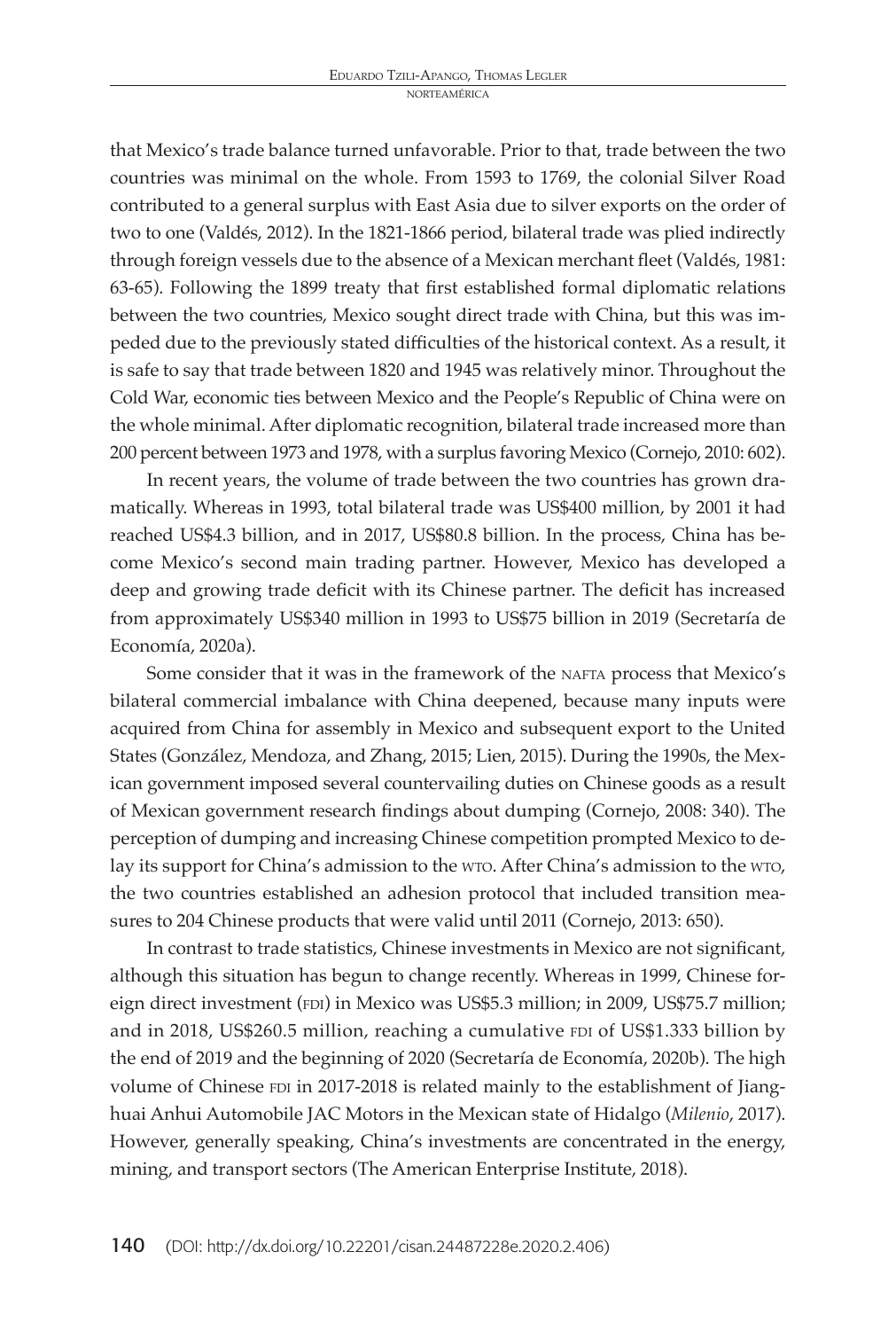Literature abounds about the persistently problematic economic relations between Mexico and China. This negative perception has been reinforced because of insufficient direct sources of knowledge about China, biased information presented in the media, and the lack of linkages among the academic and political sectors (Carrillo, Chen, and Goodman, 2011; Cornejo, 2008, 2013; Escalante, 2015; Haro, 2007; Hearn, 2015).

Some analysts have focused on understanding trade asymmetries and their tendency to increase. This asymmetry stems from similar productive structures that lack complementarity in the two countries' industrial profiles and economies. Moreover, the problem tends to increase because China has enhanced the productivity of its industrial processes by escalating its position in global value chains, while Mexico's industry by contrast has stagnated. The dearth of investment in education, science, and technology together with the absence of industrial policies and comprehensive economic development plans have hurt Mexico (Iacovone, Rauch, and Winters, 2013; Haros, 2015; Dussel and Gallagher, 2016; González, Calderón, and Gómez, 2015; Hernández, 2012; Laborde, 2018; Liu and Zhao, 2015).

Scholars have also focused their attention on the influence of the Chinese economy on Mexico-United States commercial ties. There is a consensus that the parallel evolution of the Chinese and the Mexican productive structures focused on manufactures exports has caused economic competition in third markets. This situation has reached an alarming point because China has replaced Mexico as the United States' main manufactures supplier, despite the existence of NAFTA. This has reinforced negative perceptions about China as a trade rival within the triangular trade structure with the United States (Correa and Micona, 2019: 90; Gómez and Gonzalez, 2017; Gonzalez, Mendoza, and Zhang, 2015; Lien, 2015; Dussel and Gallagher, 2013; López, Rodil, and Valdéz, 2014).

Recent academic attention has focused on the study of the China-Mexico economic relationship in light of the recent challenges presented by the Trump administration. Some authors argue that Donald Trump's aggressive rhetoric against China and Mexico will inevitably cause these two actors to move closer (Bravo, 2018; Hongxia, 2018). Nonetheless, this argument ignores the complex interdependence between Mexico and the North American region that we underscored in the previous section.

It is important to highlight that Mexico has promoted an incipient diversification of its foreign economic relations in the new millennium beyond NAFTA, but with little evidence of closer ties with China. In this sense, Mexico has signed bilateral economic agreements with Australia, Brunei, Malaysia, New Zealand, Singapore, and Vietnam. Following Trump's withdrawal from the now-defunct Trans-Pacific Partnership, in April 2018 Mexico ratified the new Comprehensive and Progressive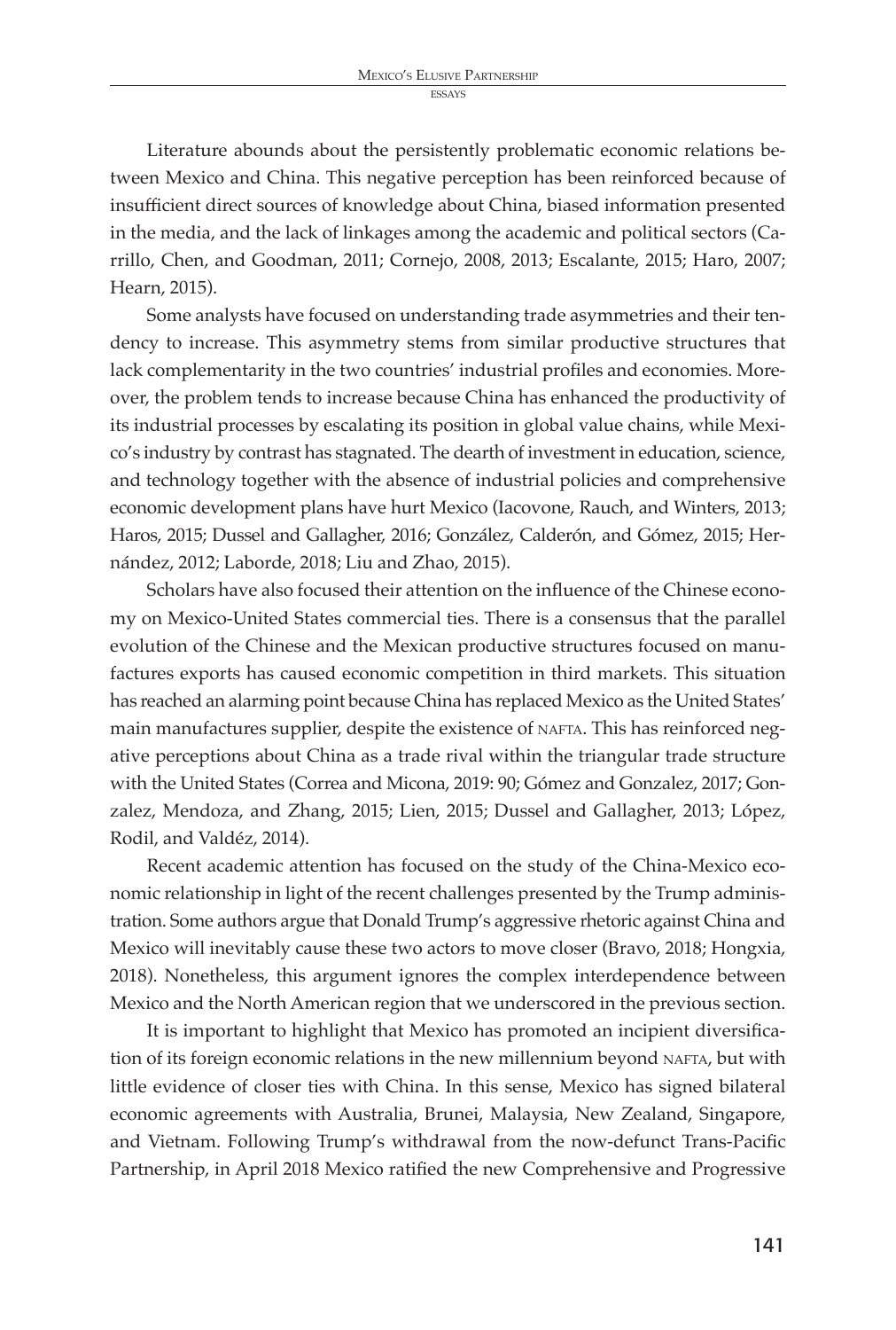Agreement for Trans-Pacific Partnership (CPTPP). However, it has not revealed any intentions to join the Chinese-led Belt and Road Initiative (Laborde, 2018), the Asian Infrastructure Investment Bank (Xinhua, 2017), or any other China-led world economic project. Moreover, as we discussed in the previous section, the usmca will likely hinder any deepening of bilateral economic relations (see also Anguiano, 2019: 154). In other words, the Mexican political elites will most likely maintain and protect closer ties with the United States, rather than expand economic interactions with China.

A common thread in economic research is China's strong influence in Mexican global trade and Mexican trade with North America, in addition to the general Mexican trade deficit with the Asian country. In fact, a significant share of China-Mexico trade is re-directed into trade with the United States, such that the trade deficit that Mexico has with China in reality feeds the Mexican trade surplus with the United States (Dussel, 2018). This may change in the years to come due to restrictions within the usmca that inhibit trade with China.

The Mexico-China economic relationship is sensitive due to the lack of a general economic policy framework. In other words, progress has been made in matters of institutionalizing Mexican exports of commodities, but no comprehensive framework exists for promoting trade of high value-added goods or more intensive economic cooperation. The parallel evolution of their productive structure has led to similarities in Chinese and Mexican industrial output, and as a result, the two countries compete for position in third markets. This, coupled with the fact that almost 70 percent of Mexico's total trade is with the United States, has made the Mexican economy more vulnerable to external developments, as has been shown by the usmca process.

## **CONCLUSIONS**

History has weighed in against the sustained strengthening of Mexico's political and economic relations with China. Focusing on the actions and perceptions of Mexican actors, we have argued that a combination of three sets of interconnected factors have historically obstructed this bilateral relationship from achieving its full potential and rather have underpinned an oscillation between periods of promising engagement and other moments of relative distancing and disinterest. First, social interactions between the two countries have been marked by persistent negative Mexican attitudes and perceptions *vis-à-vis* the Chinese, including mistrust, stereotyping, and discrimination. This recurring anti-Chinese outlook has had an important impact on political decision-making and economic policies. Second, within a historically evolving triangular relationship, Mexico's complex and asymmetrical interdependence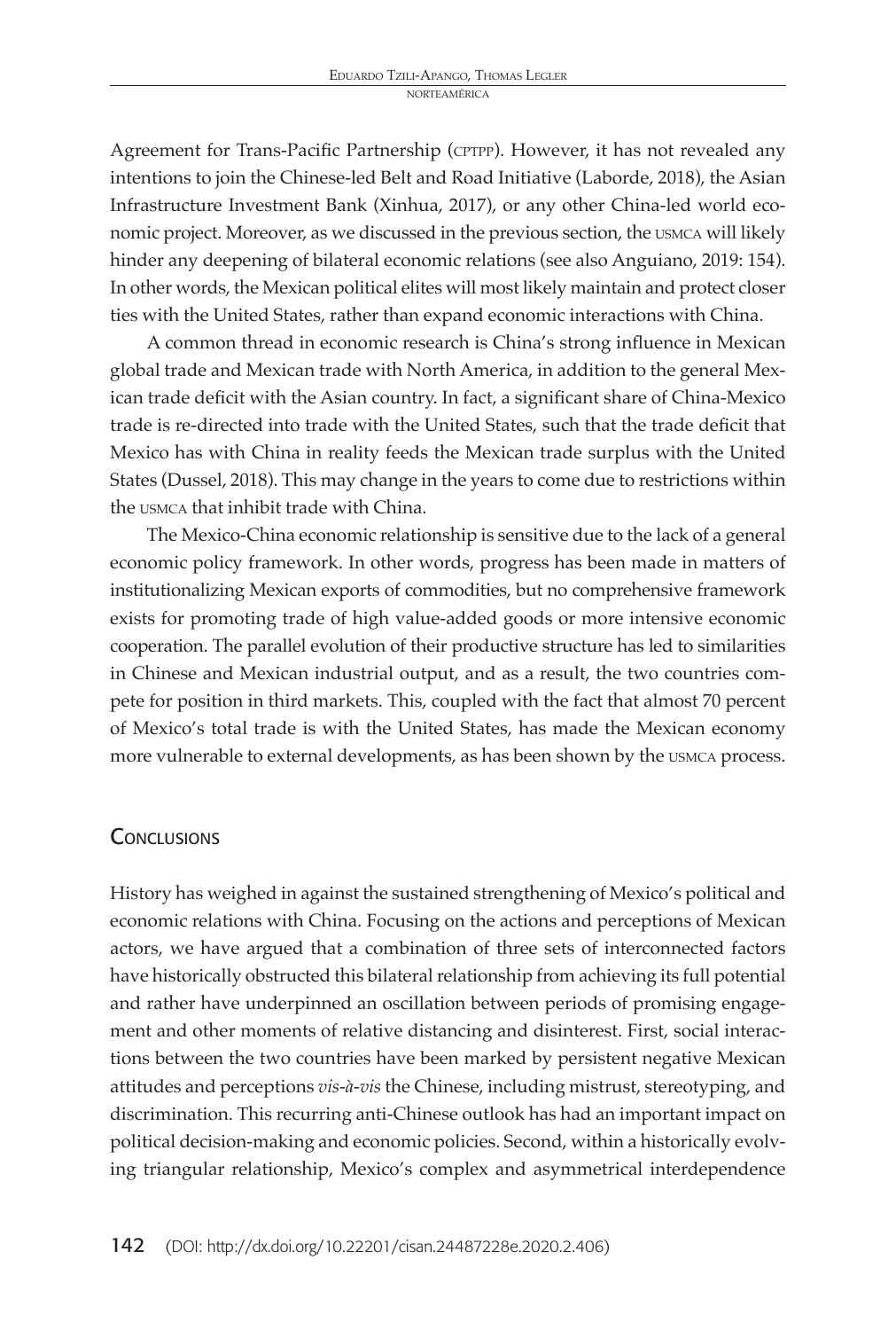with the United States has hampered its ability to seek closer, more permanent political and economic ties with China. Finally, China has played the role of economic bogeyman in Mexican public opinion. Negative social and economic perceptions about China mutually reinforced each other.

We do not want to sound overly deterministic or pessimistic in our analysis of these constraints. Without a doubt there are things that Mexico can do to improve relations with China. It is possible for change on at least two of these three fronts. It is feasible, for instance, for negative perceptions and attitudes *vis-à-vis* the Chinese to change, but that will require, among other things, better cross-cultural and language education, increased person-to-person contact among Mexicans and Chinese, as well as more reliable information about China. Similarly, Mexican insecurities concerning Chinese economic competition do not take into consideration how Mexico itself is also at fault for its problems competing economically with the Chinese. As we noted already, the country has failed in recent decades to develop industrial policy that would permit Mexican industry to improve its productivity and its position in regional and global value chains.

However, when it comes to the influence of the United States on future prospects for the Mexico-Chinese partnership, current U.S. interests seem stacked against a closer relationship between the two. When it comes to China, Mexico's location within North America is a kind of straightjacket that restricts what it can do. In this sense, Mexico does seem doomed by its proximity to its northern neighbor. At least for the foreseeable future, Mexico will likely need to set modest and discreet goals for bolstering its relations with China.

#### **BIBLIOGRAPHY**

- AFP (AGENCE FRANCE-PRESSE)
- 2020 "La embajada china en México aclaró que el país no invirtió en la refinería de Dos Bocas," January 16, *AFP Factual,* https://factual.afp.com/la-embajadachina-en-mexico-aclaro-que-el-pais-no-invirtio-en-la-refineria-de-dos-bocas, accessed June 15, 2020.

#### AMERICAN ENTERPRISE INSTITUTE, THE

2018 "China Global Investment Tracker," *The American Enterprise Institute and The Heritage Foundation,* http://www.aei.org/china-global-investment-tracker/, accessed May 29, 2019.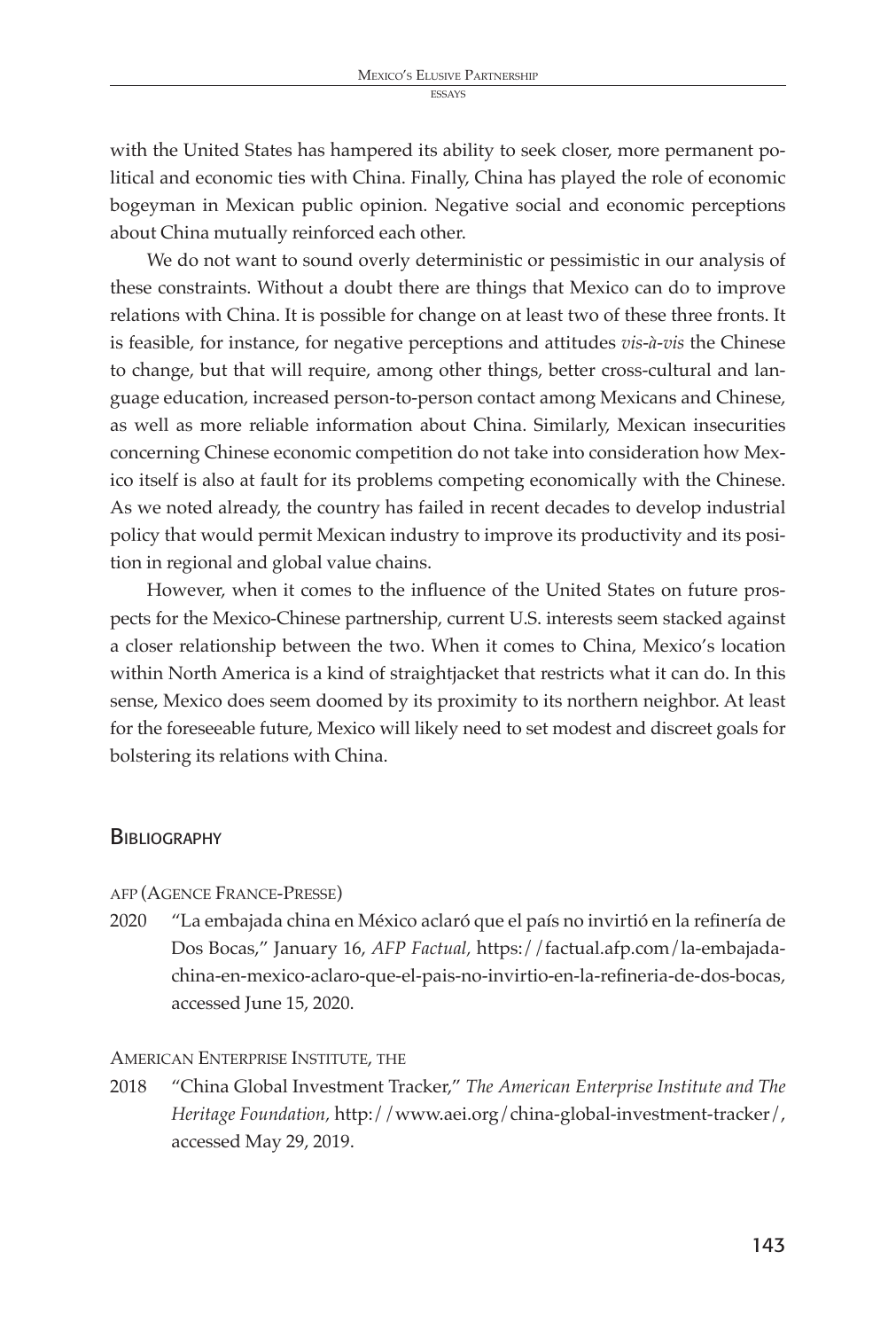#### ANGUIANO ROCH, EUGENIO

- 2019 "Las vinculaciones de México con China y Estados Unidos," *Economía unam,*  vol. 16, no. 46, pp. 144-156.
- 2012 "Sin sustento político, imposible construir relaciones económicas bilaterales sólidas," in Enrique Dussel Peters, comp., *40 años de la relación entre México y China. Acuerdos, desencuentros y futuro*, Mexico City, Universidad Nacional Autónoma de México.

#### BARANDICA MARTÍNEZ, LUIS ABRAHAM

2013 *De viajeros, ideas y propaganda. Latinoamérica y la China Popular. Primeras impresiones de militantes, periodistas y políticos (1949-1972)*, Mexico City, Palabra de Clío.

## BOTTON BEJA, FLORA

- 2018 "Entrevista a Eugenio Anguiano Roch en junio de 2018," in Enrique Dussel Peters and Cassio Luiselli Fernández, comps., *México y China: construcción de una relación estratégica. Homenaje a Eugenio Anguiano Roch,* Mexico City, Universidad Nacional Autónoma de México.
- 2008 "La persecución de los chinos en México," *Estudios de Asia y África,* vol. 53, no. 2, pp. 477-486.

#### BRADING, DAVID ANTHONY

1973 "Creole Nationalism and Mexican Liberalism," *Journal of Interamerican Studies and World Affairs,* vol. 15, no. 2, pp. 139-190.

## BRAVO, JORGE

2018 "México ante la competencia geopolítica sino-estadounidense: el arribo de Donald Trump al poder, ¿nuevos retos o nuevas oportunidades?," in Rocío Rosales, Alejandro Mercado, Adolfo Sánchez, Dagoberto Amparo, and Carmen Venegas, comps., *Teoría, impactos externos y políticas públicas para el desarrollo regional*, Mexico City, UNAM-IIE and Asociación Mexicana de Ciencias para el Desarrollo Regional, A. C.

## CARRILLO, BEATRIZ, MINGLU CHEN, and DAVID GOODMAN

2011 "Beyond Asymmetry: Cooperation, Conflict and Globalization in Mexico-China Relations," *The Pacific Review,* vol. 24, no. 4, pp. 421-438.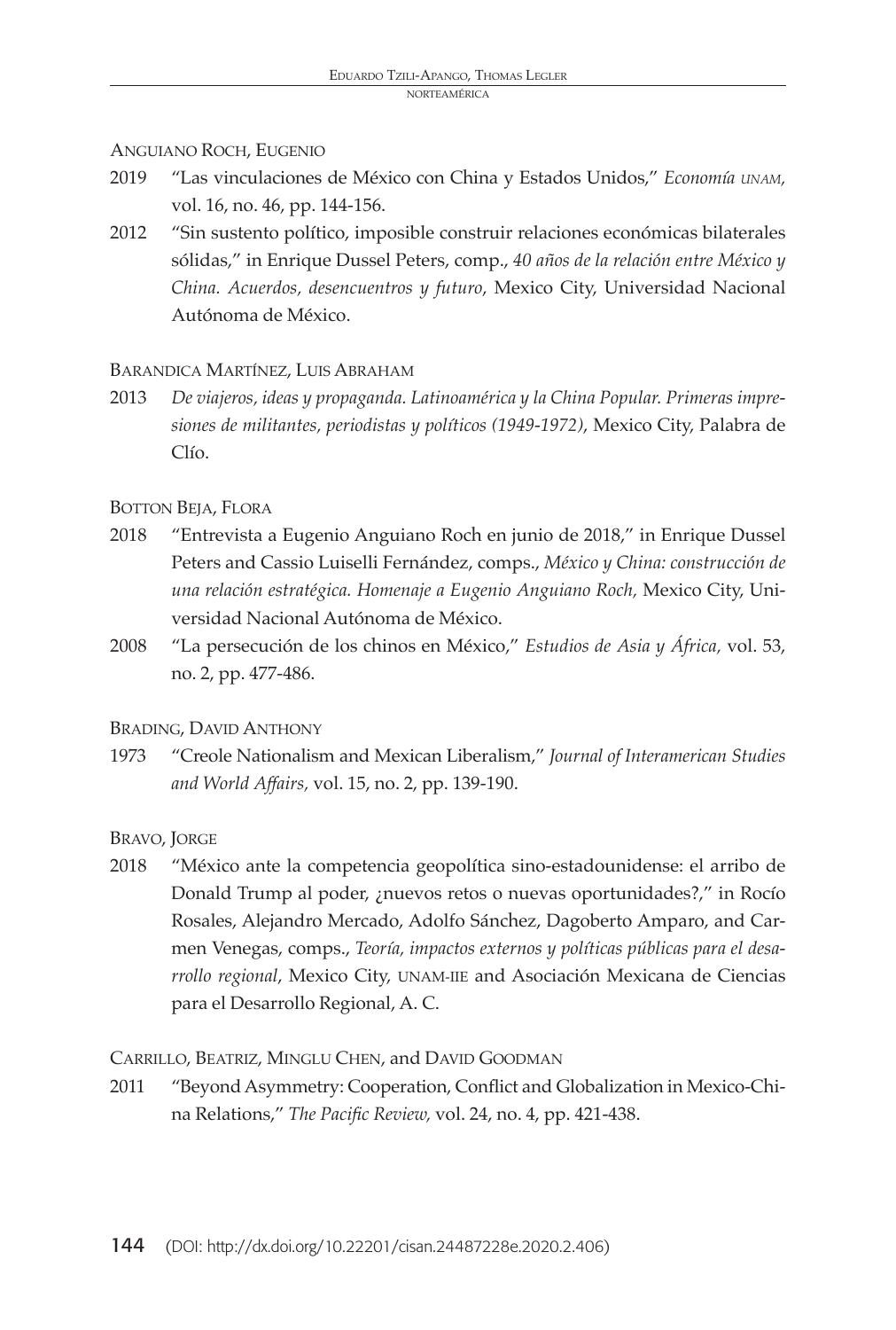## CHANG, JASON OLIVER

2017 *Chino: Anti-Chinese Racism in Mexico, 1880-1940*, Champaign, Illinois, University of Illinois Press.

## CHAO ROMERO, ROBERT

2010 *The Chinese in Mexico 1882-1940*, Tucson, University of Arizona Press.

## CHEN, MINGLU, and DAVID GOODMAN

2019 "Reporting Mexico in China: 'China's Economy Is Developing Robustly and Rapidly'," *México y la Cuenca del Pacífico,* vol. 8, no. 22, pp. 143-163.

## CINCO BASURTO, MÓNICA GEORGINA

2018 "De las políticas de la pertenencia a las políticas de la indiferencia: el caso de las familias chino-mexicanas, 1880-1978," in Ricardo Martínez Esquivel, comp., *Los chinos de ultramar: diásporas, sociabilidad e identidades,* Mexico City, Palabra de Clío, pp. 231-252.

## CORNEJO, ROMER

- 2019 "China y México 2012-2018: Entre el inicio idílico y la realidad," *Foro Internacional*, vol. 59, no. 3-4, pp. 879-906.
- 2013 "La relación de México con China, la política del desconcierto," *Foro Internacional,* vol. 53, no. 3-4, pp. 645-666.
- 2010 "México y China. Ironías y perspectivas de su relación," in Blanca Torres and Gustavo Vega, comps., *Los grandes problemas de México XII Relaciones Internacionales*, Mexico City, El Colegio de México.
- 2008 "México y China: diplomacia, competencia económica y percepciones," *Foro Internacional*, vol. 48, no. 1-2, pp. 330-351.
- 2001 "México y China. Entre la buena voluntad y la competencia," *Foro Internacional*, vol. 41, no. 4 (166), pp. 878-890.
- 1985 "Las zonas económicas especiales: ¿maquiladoras en China?" *Estudios de Asia y África*, vol. 20, no. 3, pp. 444-469.

CORNEJO, ROMER, and ITZEL MARTÍNEZ

2018 "México en la diplomacia cultural de China," in Romer Cornejo, comp., *La política cultural de China en América Latina*, Mexico City, El Colegio de México, pp. 105-156.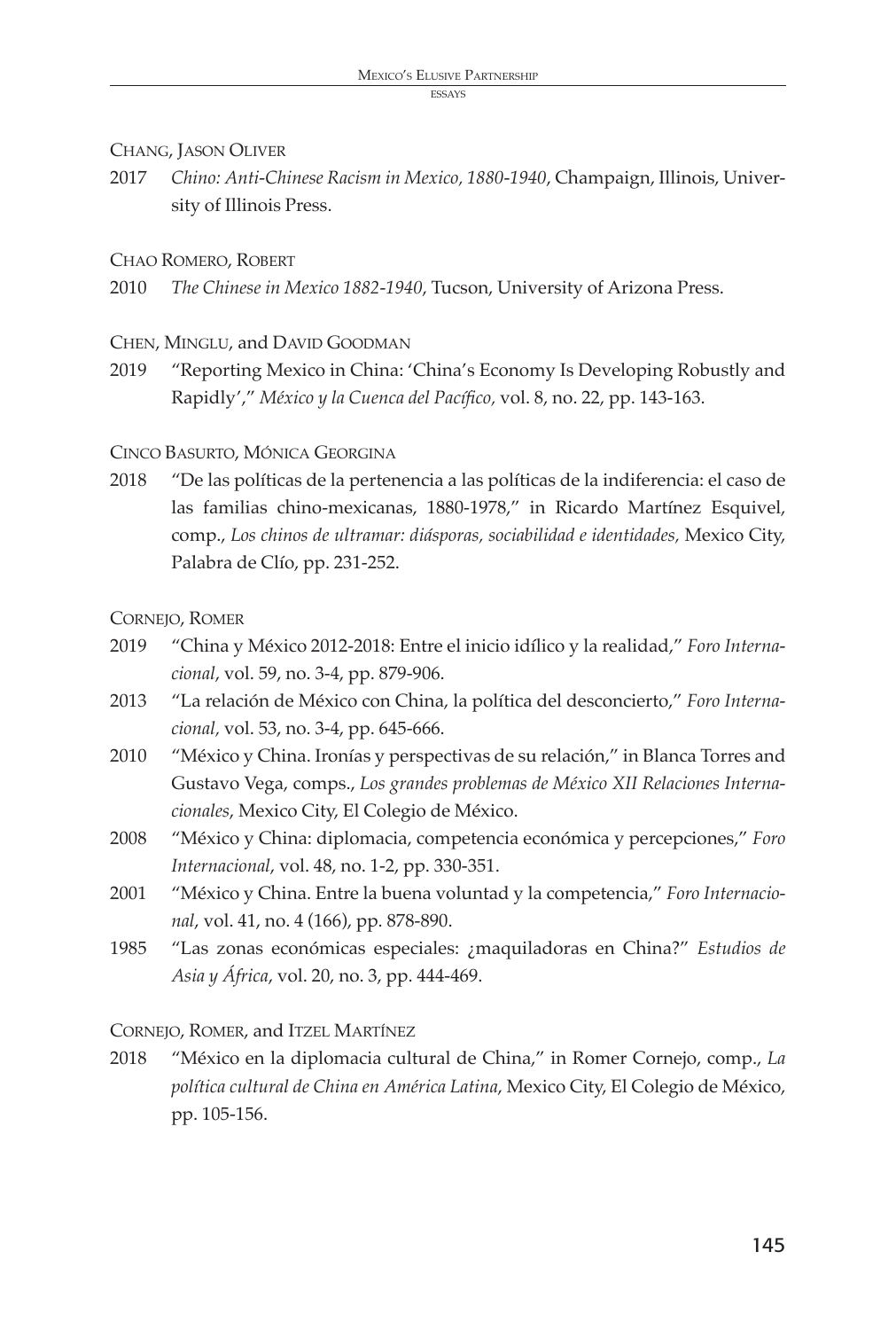CORNEJO, ROMER, FRANCISCO HARO, and JOSÉ LUIS LEÓN-MANRÍQUEZ

2013 "Trade Issues and Beyond: Mexican Perceptions on Contemporary China," *Latin American Policy,* vol. 4, no.1, pp. 57-75.

CORREA LÓPEZ, GABRIELA, and ÁNGEL MICONA MICHEL

2019 "Comercio exterior de México y renegociación del TLCAN," *Portes. Revista Mexicana de Estudios Sobre la Cuenca del Pacífico,* vol. 13, no. 25, pp. 81-104.

## COTT, KENNETT

1987 "Mexican Diplomacy and the Chinese Issue, 1876-1910," *The Hispanic American Historical Review*, vol. 67, no. 1, pp. 63-85.

## DE LA ROSA, ALEJANDRO

2020 "Consorcio chino-portugués iniciará obra del Tren Maya," *El Economista*, https://www.eleconomista.com.mx/empresas/Consorcio-chino-portuguesiniciara-obra-del-Tren-Maya-20200424-0016.html, accessed June 20, 2020.

## DUSSEL, ENRIQUE

2018 "The New Triangular Relationship between Mexico, the United States, and China: Challenges for nafta," in Enrique Dussel Peters, ed., *The Renegotiation of nafta. And China?,* Mexico City, Universidad Nacional Autónoma de México.

## DUSSEL, ENRIQUE, and KEVIN GALLAGHER

- 2016 *La relación México-China*. *Desempeño y propuestas para 2016-2018*, Mexico City, Unión de Universidades de América Latina y el Caribe.
- 2013 "El huésped no invitado del TLCAN: China y la desintegración del comercio en América del Norte," *Revista cepal*, no. 110, pp. 85-111.

## *EL ECONOMISTA*

2013 "México logra acuerdo para exportar tequila y cerdo a China," https:// www.eleconomista.com.mx/politica/Mexico-logra-acuerdo-para-exportartequila-y-cerdo-a-China-20130614-0041.html, accessed May 27, 2019.

## ELVIRA VARGAS, ROSA

2013 "Pactan Peña Nieto y Xi Jinping una asociación estratégica integral," *La Jornada*, https://www.jornada.com.mx/2013/06/05/politica/012n1pol, accessed May 28, 2019.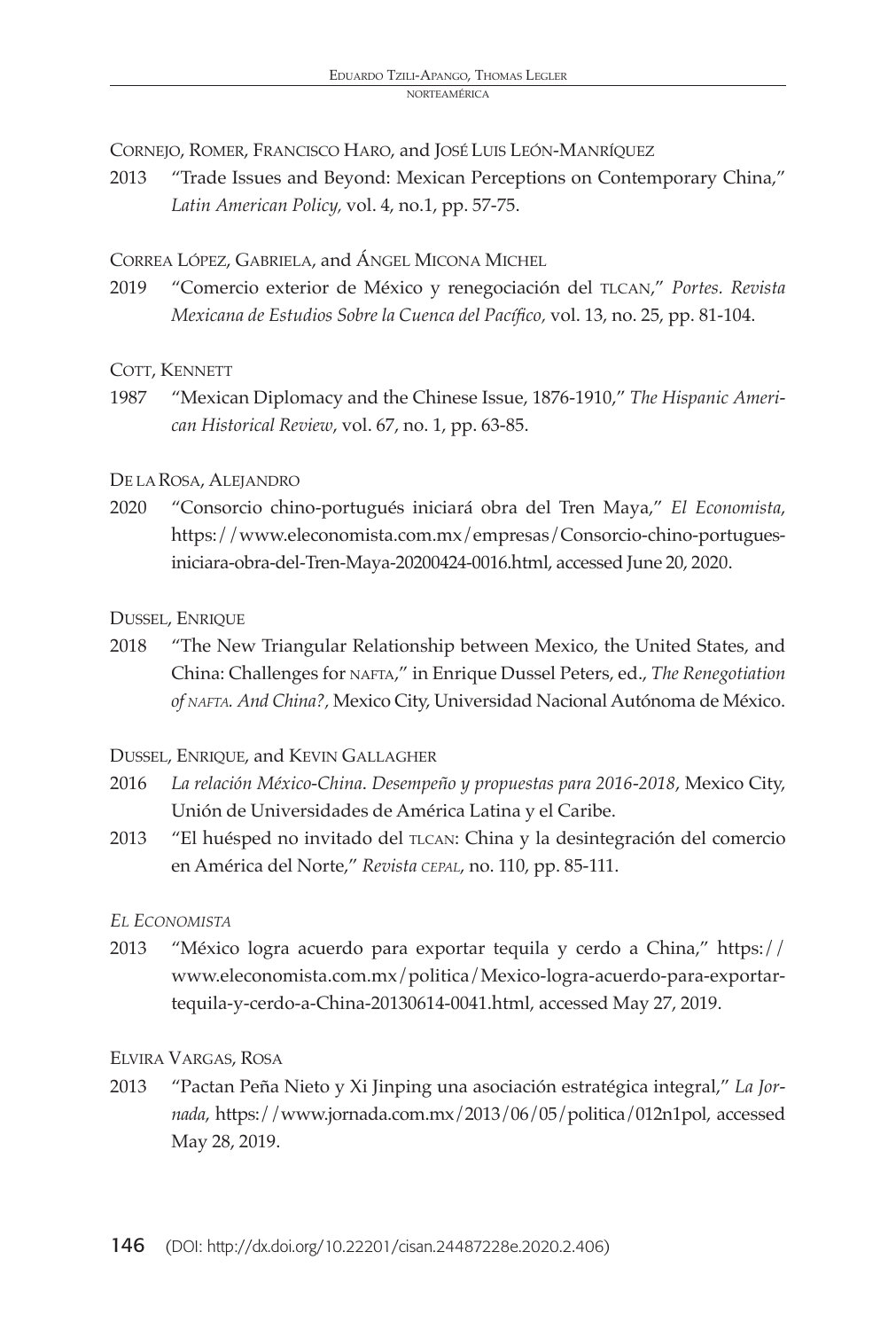## ESCALANTE, MARIANA

2015 "Prejuicios, estereotipos y percepciones mutuas en la relación China-México desde el imaginario colectivo," in Liljana Arsovska, comp., *América Latina y el Caribe-China. Historia, cultura y aprendizaje del chino 2015*, Mexico City, Unión de Universidades de América Latina y el Caribe, pp. 109-124.

*EXC*É*LSIOR*

2019 "México y China firman acuerdo para exportar plátano," https://www.ex celsior.com.mx/nacional/mexico-y-china-firman-acuerdo-para-exportarplatano/1312751, accessed May 27, 2019.

#### FIERRO, TONATIUH

2020 "Convergencias y divergencias: la respuesta de México al ascenso global de China, 2012-2018," *Portes. Revista Mexicana de Estudios sobre la Cuenca del Pacífico*, vol. 14, no. 27, pp. 31-71.

#### GALLO, RUBÉN

2006 "Mexican Orientalism," *Review: Literature and Arts of the Americas,* vol. 39, no. 1, pp. 60-73.

#### GOBIERNO DE LA REPÚBLICA

2013 *Plan Nacional de Desarrollo 2013-2018*, Mexico City.

## GÓMEZ IZQUIERDO, JORGE

1991 *El movimiento antichino en* México (1871-1934): *problemas del racismo y nacionalismo durante la Revolución Mexicana*, Mexico City, Instituto Nacional de Antropología e Historia.

## GÓMEZ, CARLOS, and JUAN GONZÁLEZ

2017 "Competencia y competitividad de las exportaciones de México y China en el mercado estadounidense: nueva evidencia," *México y la Cuenca del Pacífico*, vol. 6, no. 16, pp. 79-105.

#### GONZÁLEZ, JUAN, EDUARDO MENDOZA, and JUANJUAN ZHANG

2015 "The Impact of China on Mexico-USA Relations: Economic Evolution and Strategic Possibilities," *Análisis Económico,* vol. 30, no. 75, pp. 29-43.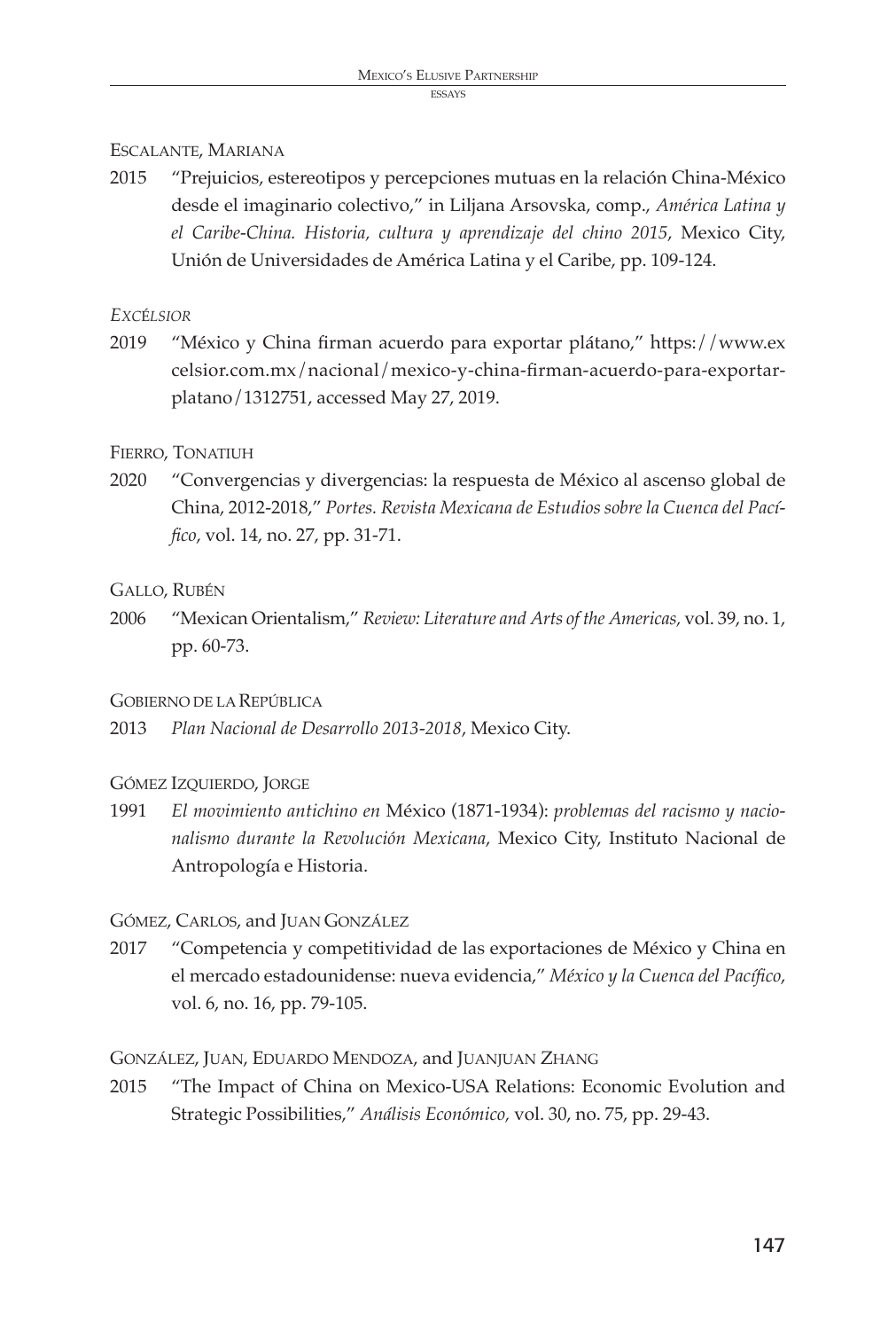GONZÁLEZ, GUADALUPE, and SUSAN MINUSHKIN

2006 *México y el mundo 2006. Opinión pública y política exterior de México*, Mexico City, Centro de Investigación y Docencia Económicas (CIDE) and Consejo Mexicano de Asuntos Internacionaciones (comexi).

GONZÁLEZ, GUADALUPE, SUSAN MINUSHKIN, and ROBERT Y. SHAPIRO

2004 *México y el mundo. Visiones globales 2004. Opinión pública y política exterior en* México, Mexico City, CIDE, and COMEXI.

GONZÁLEZ GARCÍA, JUAN, CUAUHTÉMOC CALDERÓN VILLARREAL,

and CARLOS GÓMEZ CHIÑAS

2015 "Análisis de los vínculos económicos de México con China: ¿Es posible pasar de la larga marcha de enfrentamientos al gran salto adelante en la nueva relación?" *México y la Cuenca del Pacífico*, vol. 4, no. 12, pp. 39-63.

GONZÁLEZ GONZÁLEZ, GUADALUPE, FERRAN MARTÍNEZ I COMA,

and JORGE SCHIAVON

2008 *México, las Américas y el Mundo. Política exterior: opinión pública y líderes 2008,* Mexico City, Centro de Investigación y Docencia Económicas (CIDE).

GONZÁLEZ GONZÁLEZ, GUADALUPE, JORGE SCHIAVON,

DAVID CROW, and GERARDO MALDONADO

2011 *México, las Américas y el Mundo 2010. Política exterior: opinión pública y líderes,*  Mexico City, Centro de Investigación y Docencia Económicas (CIDE).

GONZÁLEZ GONZÁLEZ, GUADALUPE, JORGE SCHIAVON,

GERARDO MALDONADO, and RODRIGO MORALES CASTILLO

2013 *México, las Américas y el mundo 2012-2013. Política exterior: opinión pública y líderes, las Américas y el mundo,* Mexico City, Centro de Investigación y Docencia Económicas (CIDE).

HABER, PAUL LAWRENCE

2016 "De revolucionarios a colaboradores: Un cuento aleccionador de la transformación del Comité de Defensa Popular de Durango, México," in Jorge Iván Pum Crespo, comp., *Istor Revista de Historia Internacional*, vol. 16, no. 64, pp. 7-34.

HARO, FRANCISCO

2007 "El dominio de las emociones: percepciones mexicanas sobre China," in Enrique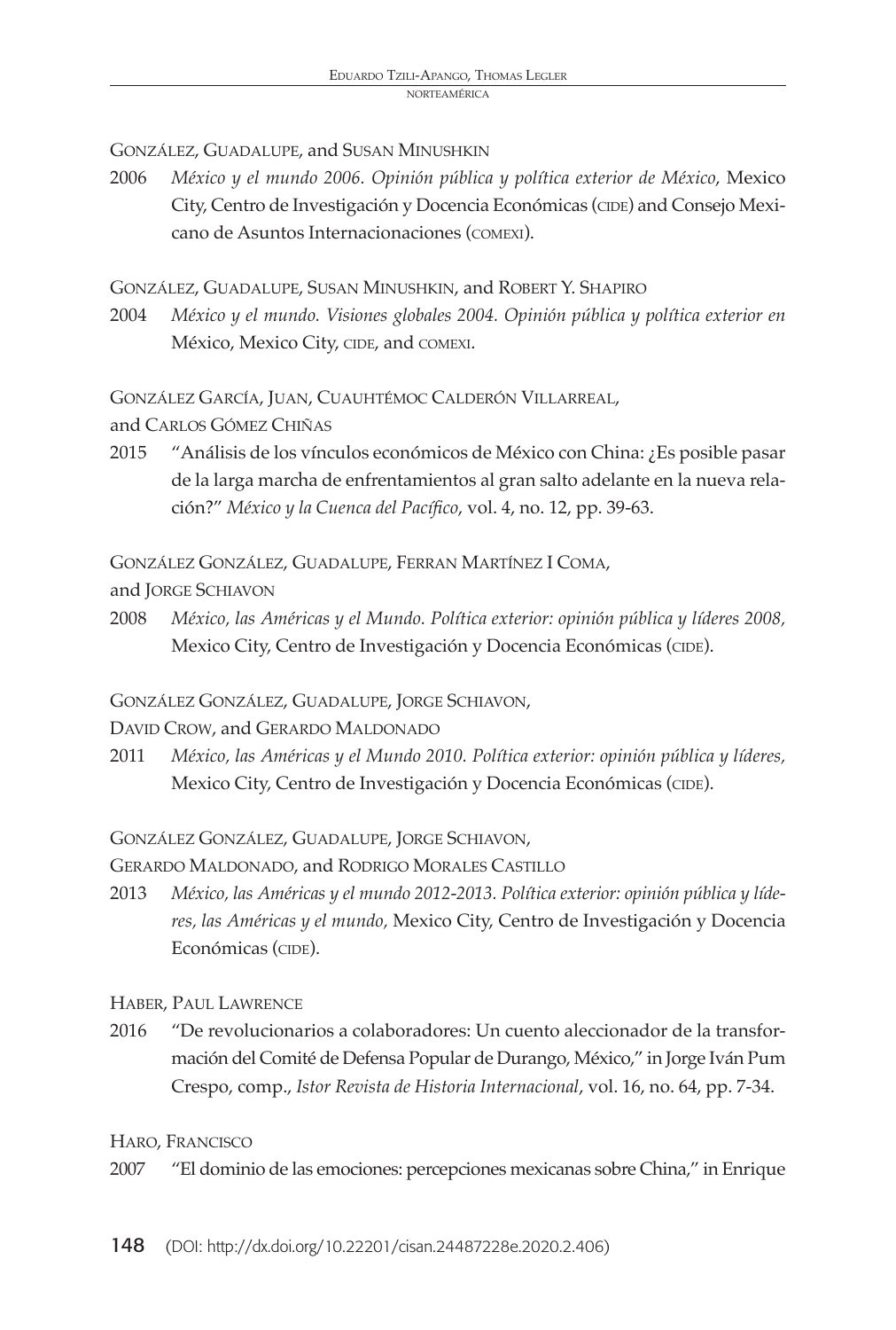Dussel Peters and Yolanda Trápaga Delfín, comps., *China y México: implicaciones de una nueva relación*, Mexico City, Universidad Nacional Autónoma de México.

HARO, FRANCISCO JAVIER, JOSÉ LUIS LEÓN, and JUAN JOSÉ RAMÍREZ

2011 *Historia de las Relaciones Internacionales de México, 1821-2010. Volumen 6: Asia*, Mexico City, Secretaría de Relaciones Exteriores, Dirección General del Acervo Histórico Diplomático.

#### HAROS, ERIKA

2015 "Comercio e integración entre México y China, 2001-2012", Master's thesis, Hermosillo, Universidad de Sonora.

#### HARTING, FALK

2015 *Chinese Public Diplomacy. The Rise of the Confucius Institute*, New York, Routledge.

#### HEARN, ADRIAN

- 2016 *Diaspora and Trust. Cuba, Mexico and the Rise of China*, Durham, Duke University Press.
- 2015 "Mexico, China, and the Politics of Trust," *Latin American Perspectives,* vol. 42, no. 6, pp. 120-139.

#### HERNÁNDEZ, ROBERTO

2012 "Economic Liberalization and Trade Relations between Mexico and China," *Journal of Current Chinese Affairs*, vol. 41, no. 1, pp. 49-96.

#### HONGXIA, WEI

2018 "Globalization, Regional Integration, and Renegotiation of NAFTA," in Enrique Dussel Peters, ed., *The Renegotiation of nafta. And China?,* Mexico City, Universidad Nacional Autónoma de México.

HUANG, SHIKANG

2018 "Firme confianza en el camino de desarrollo sostenido de China: establecimiento de relaciones diplomáticas entre México y China," in Enrique Dussel Peters and Cassio Luiselli Fernández, comps., *México y China: construcción de una relación estratégica. Homenaje a Eugenio Anguiano Roch*, Mexico City, Universidad Nacional Autónoma de México.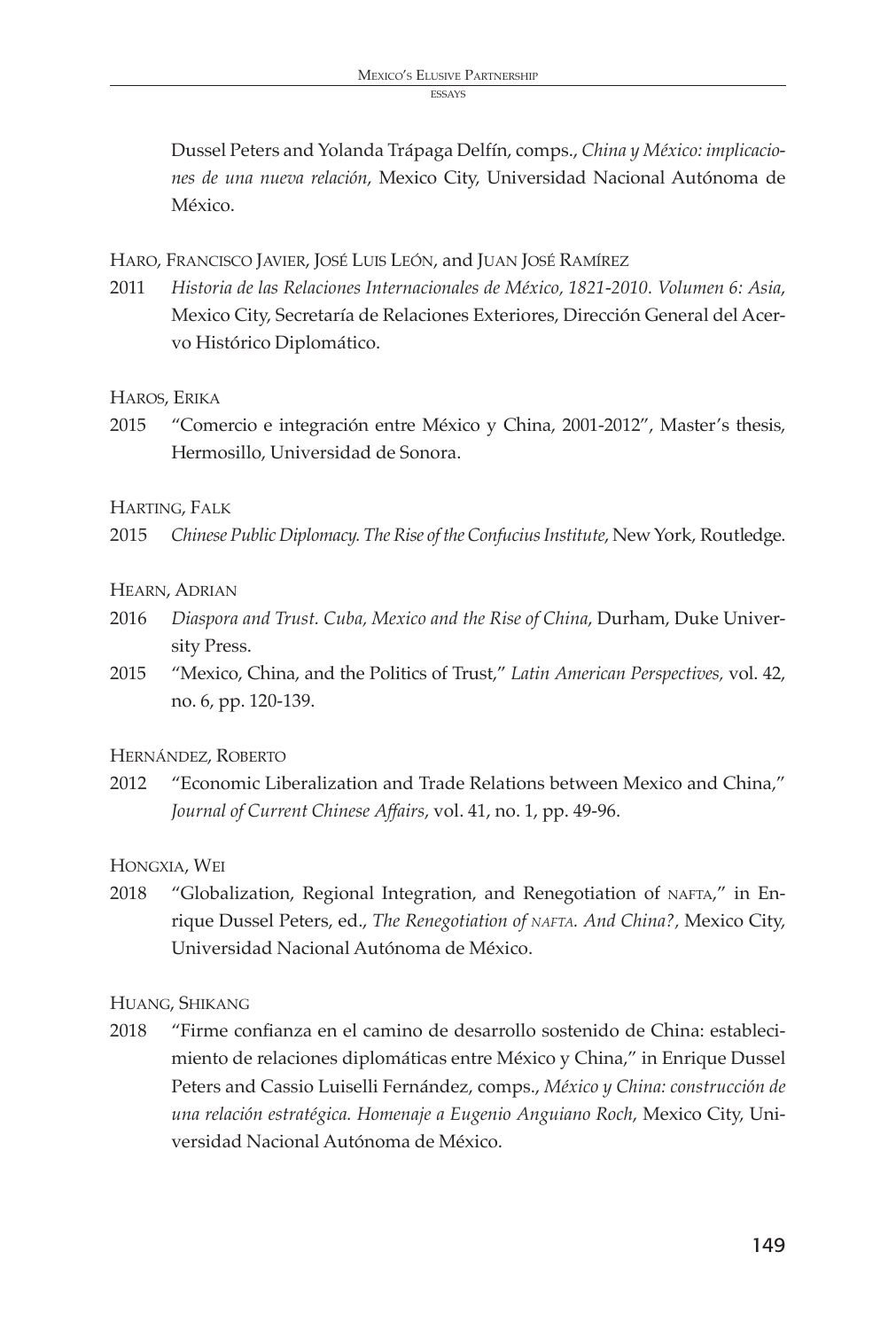IACOVONE, LEONARDO, FERDINAND RAUCH, and ALAN WINTERS

2013 "Trade as an Engine of Creative Destruction: Mexican Experience with Chinese Competition," *Journal of International Economics,* no. 89, pp. 379-392.

#### IBARRA AGUIRRE, EDUARDO

2013 "China-México: Asociación estratégica integral," *América Latina en movimiento*, https://www.alainet.org/es/active/64564, accessed May 28, 2019.

#### JINGSHENG, DONG

2006 "Chinese Emigration to Mexico and the Sino-Mexico Relations before 1910," *Estudios Internacionales*, vol. 38, no. 152, pp. 75-88.

#### KIRBY, STUART

1960 "The Foreign Policy of Communist China," *International Journal,* vol. 15, no. 1, pp. 1-13.

## KUISONG, YANG

2009 "The Theory and Implementation of the People's Republic of China's Revolutionary Diplomacy," *Journal of Modern Chinese History*, vol. 3, no. 2, pp. 127-145.

## LABORDE, ADOLFO

- 2018 "Chinese Economic Development Policies as an Example for Mexico: The One-Belt-One-Road Program," *Fudan Journal of the Humanities and Social Sciences*, vol. 10, no. 2, pp. 127-144.
- 2017 *China y México: Oportunidades y obstáculos en su relación comercial en vías de un Tratado de Libre Comercio (tlc) o un Acuerdo de Asociación Económica (aae)*, Mexico City, Centro de Estudios Internacionales Gilberto Bosques.

## LEE, ERIKA

2007 "The 'Yellow Peril' and the Asian Exclusion in the Americas," *Pacific Historical Review,* vol. 76, no. 4, pp. 537-562.

## LIEN, DONALD

2015 "China, Mexico and the US: Opportunities for Trade and Growth," *North American Journal of Economics and Finance*, no. 34, pp. 345-350.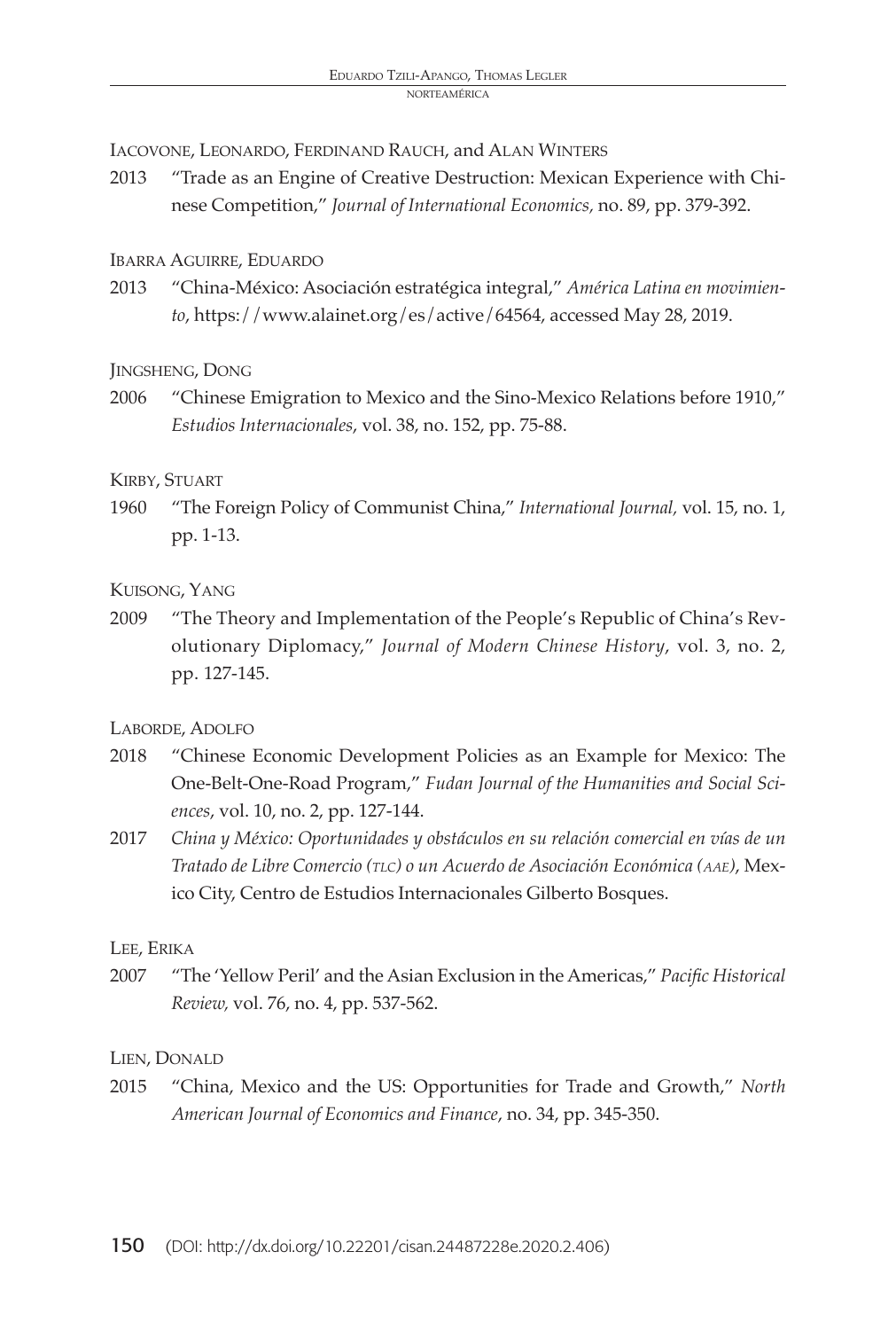#### LIM, JULIAN

2010 "Chinos and Paisanos: Chinese Mexican Relations in the Borderlands," *Pacific Historical Review*, vol. 79, no. 1, pp. 50-85.

#### LISBONA GUILLÉN, MIGUEL, and ENRIQUE RODRÍGUEZ BALAM

- 2018 "Estereotipos sobre los chinos en México: de la imagen caricaturesca al meme en Internet," *Revista Pueblos y Fronteras Digitales*, vol. 13, pp. 1-29.
- LIU, YI, and LAIXUN ZHAO
- 2015 *Sino-Mexican Trade Relations. Challenges and Opportunities*, Singapore, Springer.

#### LÓPEZ, JORGE, ÓSCAR RODIL, and SAÚL VALDÉZ

2014 "La irrupción de China en el TLCAN: efectos sobre el comercio intra-industrial de México," *Economía unam,* vol. 11, no. 31, pp. 84-113.

MALDONADO, GERARDO, KAREN MARÍN, GUADALUPE GONZÁLEZ,

and JORGE A. SCHIAVON

2018 *Los mexicanos ante los retos del mundo: opinión pública, líderes y política exterior. México, las Américas y el Mundo, 2016-2017*, Mexico City, Centro de Investigación y Docencia Económicas (CIDE).

MALDONADO, GERARDO, RODRIGO MORALES CASTILLO,

and GUADALUPE GONZÁLEZ

2015 *México, las Américas y el Mundo 2004-2014. Diez años de opinión pública y política exterior*, Mexico City, Centro de Investigación y Docencia Económicas (CIDE).

## MARTÍNEZ LEGORRETA, OMAR

2014 "Una novedosa experiencia: estudiantes chinos en México en 1974," in Omar Martínez Legorreta, comp., *Un episodio de la renovada relación México-China*. *Los primeros estudiantes chinos en México, 1974-1984*, Zinacantepec, El Colegio Mexiquense.

MARTÍNEZ RIVERA, SERGIO E., and ENRIQUE DUSSEL PETERS

2016 "La diáspora china en México. Asociaciones chinas en el Distrito Federal, Mexicali y Tapachula," *Migración y Desarrollo,* no. 26, pp. 111-143.

#### *MILENIO*

2017 "¿Quién es JAC Motors, la empresa que construirá una planta en México?"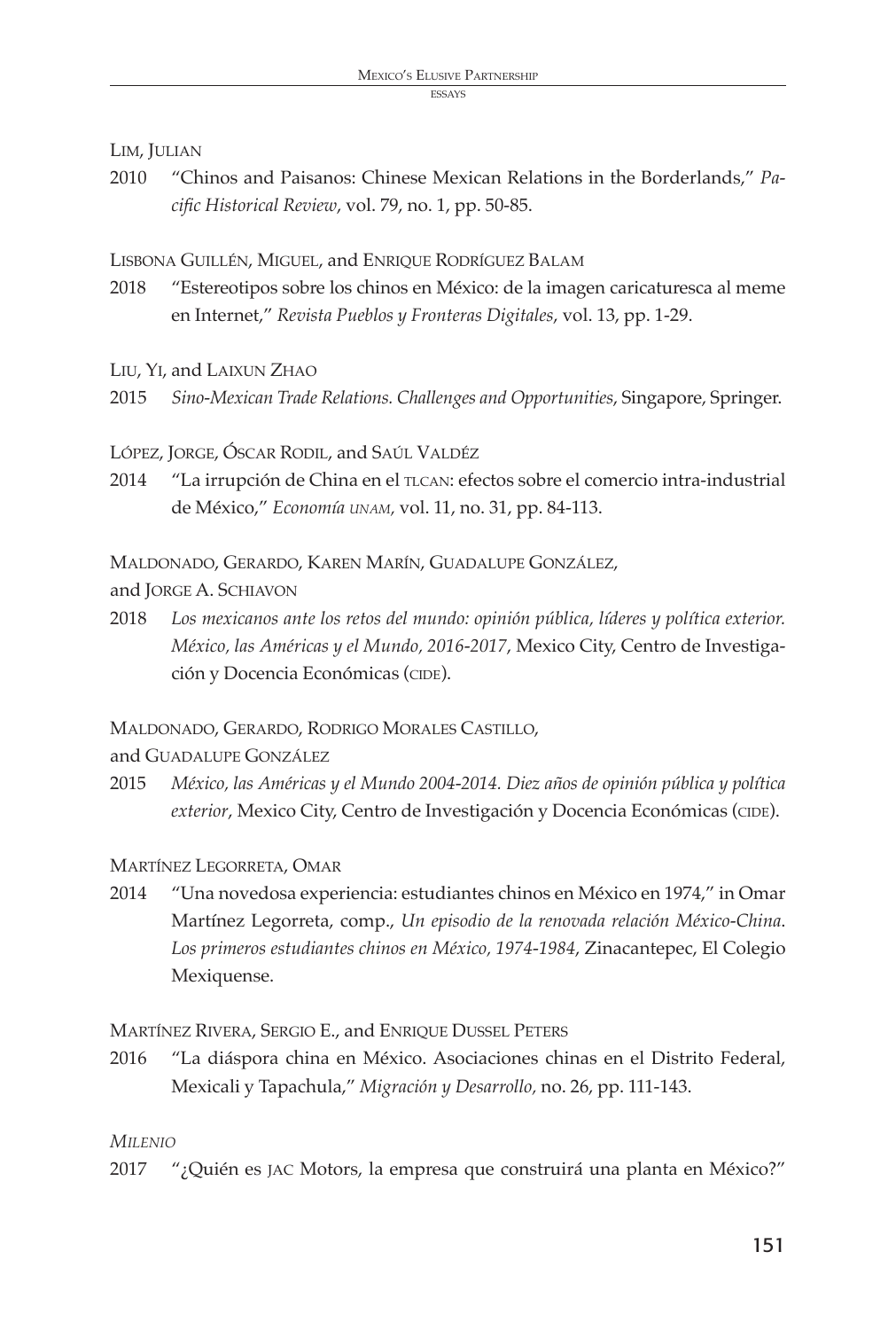https://www.milenio.com/negocios/jac-motors-empresa-construira-plantamexico, accessed May 27, 2019.

### NAVARRO, MARÍA FERNANDA

2020 "El Covid-19 dará a China un empujón comercial… y México no debe mirar nada más," *Forbes,* https://www.forbes.com.mx/economia-china-dominiocomercio-covid-mexico/, accessed June 17, 2020.

#### PARDINAS, FELIPE

- 1982a *Relaciones diplomáticas entre México y China 1898-1948 I*, Mexico City, Secretaría de Relaciones Exteriores.
- 1982b *Relaciones diplomáticas entre México y China 1898-1948 II*, City, Mexico City, Secretaría de Relaciones Exteriores.

#### PEÑA DELGADO, GRACE

2012 *Making the Chinese Mexican: Global Migration, Localism, and Exclusions in the U.S.-Mexico Borderlands*, Stanford, California, Stanford University Press.

## PHELAN, JOHN L.

2010 *The Hispanization of the Philippines. Spanish Aims and Filipino Responses, 1565- 1700*, Madison, The University of Winsconsin Press.

## PRESIDENCIA DE LA REPÚBLICA

2019 "Plan Nacional de Desarrollo 2019-2024," https://lopezobrador.org.mx/wpcontent/uploads/2019/05/PLAN-NACIONAL-DE-DESARROLLO-2019-2024.pdf.

## PUIG, JUAN

1992 *Entre el río Perla y el Nazas: la China decimonónica y sus braceros emigrantes, la colonia china de Torreón y la matanza de 1911*, Mexico City, Consejo Nacional para la Cultura y las Artes.

PUMA CRESPO, JORGE IVÁN

2016 "Los maoístas del norte de México: breve historia de Política Popular-Línea Proletaria, 1969-1979," *Revista Izquierdas,* no. 27, pp. 200-229.

## RATLIFF, WILLIAM E.

1969 "Chinese Communist Cultural Diplomacy toward Latin America, 1949-1960," *The Hispanic American Historical Review*, vol. 49, no. 1, pp. 53-79.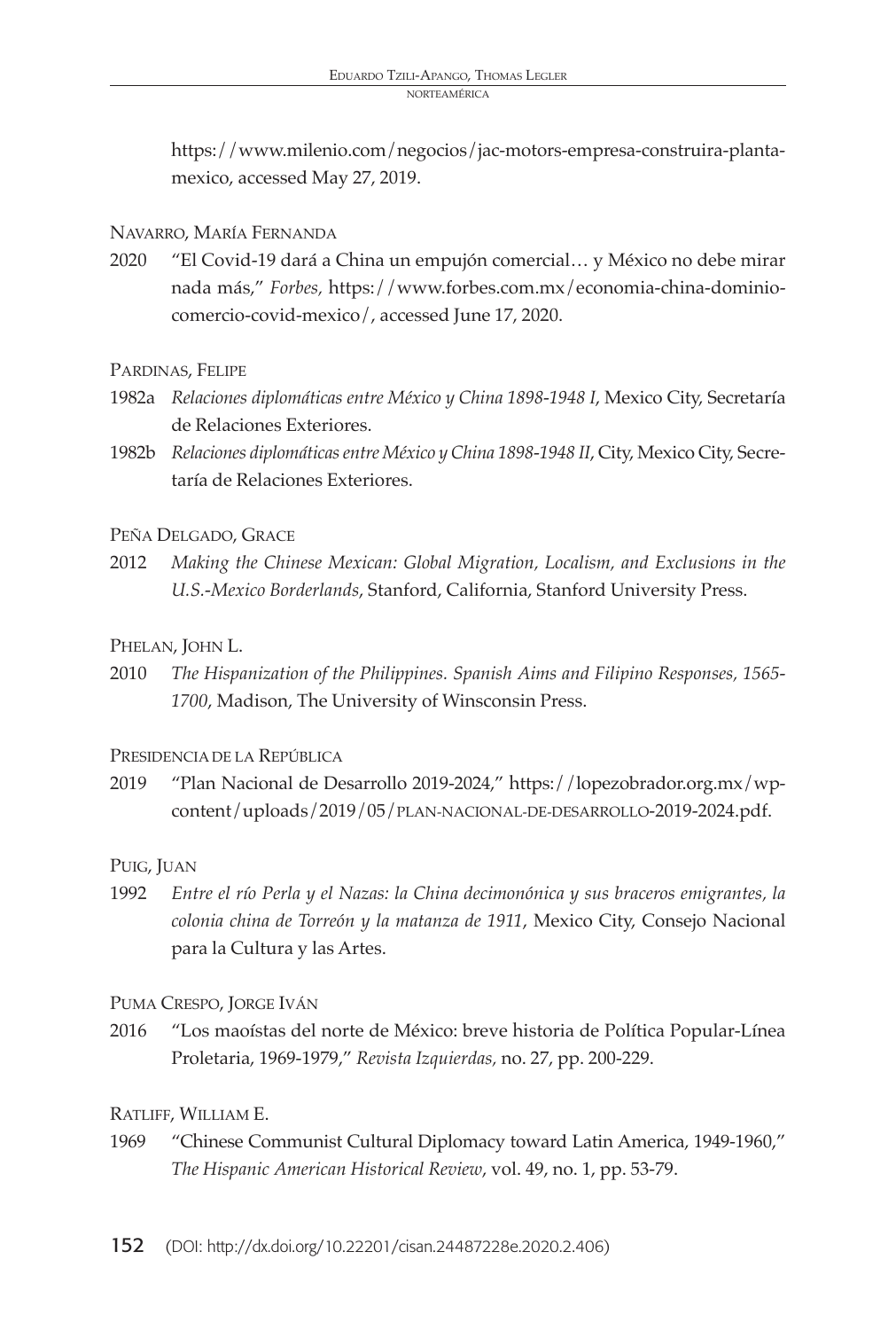#### ROBIN, COREY

2004 *Fear. The History of a Political Idea*, Oxford, Oxford University Press.

### ROMO GARZA, ALFONSO

2017 *Proyecto de Nación 2018-2024*, Morena, http://morenabc.org/wp-content/ uploads/2017/11/Plan-de-Nacion-de-Morena.pdf, accessed May 28, 2019.

#### ROTHWELL, MATTHEW

2010 "Transpacific Solidarities: A Mexican Case Study on the Diffusion of Maoism in Latin America," in Zheng Yangwen, Hong Liu, and Michel Szonyi, eds., *The Cold War in Asia. The Battle for Hearts and Minds*, Boston, Brill.

#### SATO, KANJI

2006 "Formation of La Raza and the Anti-Chinese Movement in Mexico," *Transforming Anthropology,* vol. 14, no. 2, pp. 181-186.

#### SCHIAVONE CAMACHO, JULIA MARÍA

*2012 Chinese Mexicans: Transpacific Migration and the Search for a Homeland 1910-1960*, Chapel Hill, University of North Carolina Press.

## SCHURZ, WILLIAM LYTLE

1939 *The Manila Galleon*, New York, Dutton.

#### SECRETARÍA DE ECONOMÍA

- 2020a "Comercio Exterior/Información Estadística y Arancelaria," https://www. gob.mx/se/es/acciones-y-programas/comercio-exterior-informacion-esta distica-y-arancelaria, accessed August 05, 2020.
- 2020b "Información estadística de la Inversión Extranjera Directa," https://datos. gob.mx/busca/dataset/informacion-estadistica-de-la-inversion-extranjeradirecta, accessed August 05, 2020.

## TREVIÑO RANGEL, JAVIER

- 2008 "Racismo y nación: comunidades imaginadas en México," *Estudios Sociológicos*, vol. 26, no. 78, pp. 669-694.
- 2005 "Los 'hijos del cielo' en el infierno: un reporte sobre el racismo hacia las comunidades chinas en México, 1880-1930," *Foro Internacional,* vol. 45, no. 3, pp. 409-444.